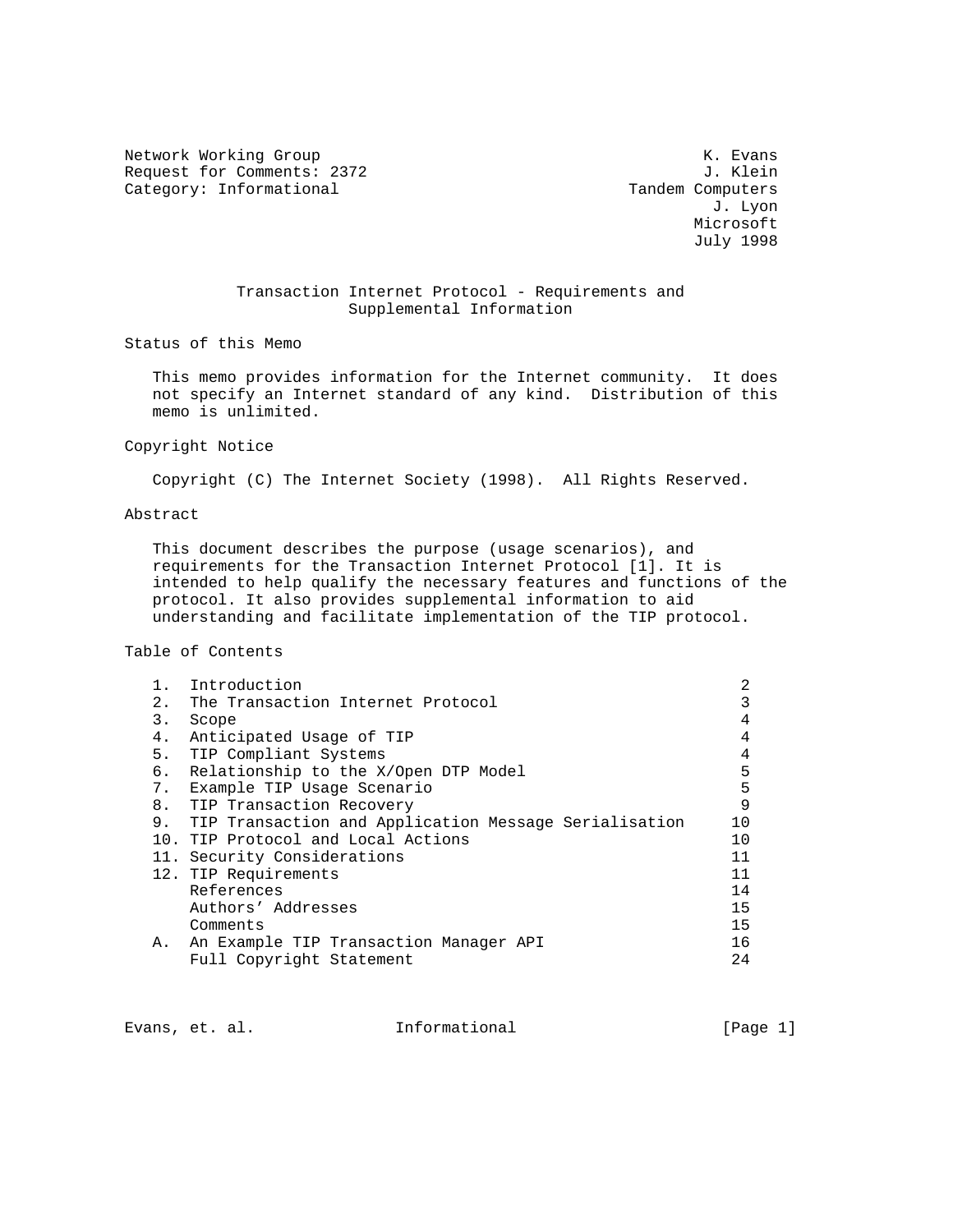### 1. Introduction

 Transactions are a very useful programming paradigm, greatly simplifying the writing of distributed applications. When transactions are employed, no matter how many distributed application components participate in a particular unit-of-work, the number of possible outcomes is reduced to only two; that is, either all of the work completed successfully, or none of it did (this characteristic is known as atomicity). Applications programming is therefore much less complex since the programmer does not have to deal with a multitude of possible failure scenarios. Typically, transaction semantics are provided by some underlying system infrastructure (usually in the form of products such as Transaction Processing Monitors, and/or Databases). This infrastructure deals with failures, and performs the necessary recovery actions to guarantee the property of atomicity. The use of transactions enables the development of reliable distributed applications which would otherwise be difficult, if not impossible.

 A key technology required to support distributed transactions is the two-phase commit protocol (2-pc). 2-pc protocols have been used in commercial Transaction Processing (TP) systems for many years, and are well understood (e.g. the LU6.2 2-pc (syncpoint) protocol was first implemented more than 12 years ago). Today a number of different 2-pc protocols are supported by a variety of TP monitor and database products. 2-pc is used between the components participating in a distributed unit-of-work (transaction) to ensure agreement by all parties regarding the outcome of that work (regardless of any failure).

 Today both standard and proprietary 2-pc protocols exist. These protocols typically employ a "one-pipe" model. That is, the transaction and application protocols are tightly-integrated, executing over the same communications channel. An application may use only the particular communications mechanism associated with the transaction protocol. The standard protocols (OSI TP, LU6.2) are complex, with a large footprint and extensive configuration and administration requirements. For these reasons they are not very widely deployed. The net of all this is restricted application flexibility and interoperability if transactions are to be used. Applications may wish to use a number of communications protocols for which there are no transactional variants (e.g. HTTP), and be deployed in very heterogeneous application environments.

 In summary, transactions greatly simplify the programming of distributed applications, and the 2-pc protocol is a key transactional technology. Current 2-pc protocols only offer transaction semantics to a limited set of applications, operating

Evans, et. al. Informational [Page 2]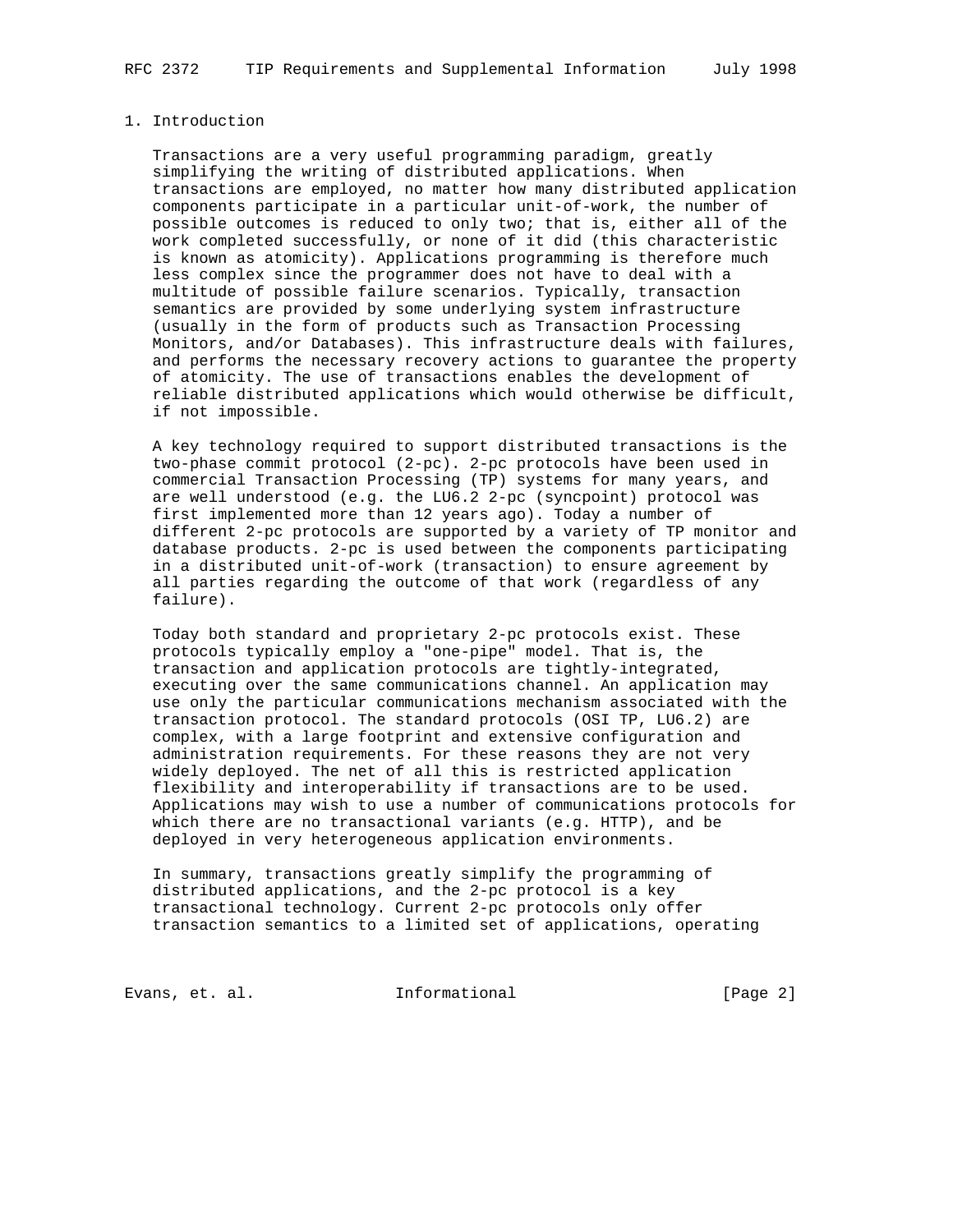within a special-purpose (complex, homogeneous) infrastructure, using a particular set of intercommunication protocols. The restrictions thus imposed by current 2-pc protocols limits the widespread use of the transaction paradigm, thereby inhibiting the development of new distributed business applications.

 (See [2] for more information re transactions, atomicity, and two phase commit protocols in general.)

2. The Transaction Internet Protocol (TIP)

 TIP is a 2-pc protocol which is intended to provide ubiquitous distributed transaction support, in a heterogeneous (networked) environment. TIP removes the restrictions of current 2-pc protocols and enables the development of new distributed business applications.

This goal is achieved primarily by satisfying two key requirements:

- 1) Keep the protocol simple (yet functionally sufficient). If the protocol is complex it will not be widely deployed or quickly adopted. Simplicity also means suitability to a wide range of application environments.
- 2) Enable the protocol to be used with any applications communications protocol (e.g. HTTP). This ensures heterogeneous environments can participate in distributed work.

 TIP does not reinvent the 2-pc protocol itself, the well-known presumed-abort 2-pc protocol is used as a basis. Rather the novelty and utility of TIP is in its separation from the application communications protocol (the two-pipe model).

| Application Communication + |             |                 |  |  |
|-----------------------------|-------------|-----------------|--|--|
| Application                 | Application |                 |  |  |
| Program                     | "Pipe 1"    | Program         |  |  |
|                             |             |                 |  |  |
|                             |             |                 |  |  |
|                             | TIP TM APT  | TIP TM API      |  |  |
|                             |             |                 |  |  |
| TIP 2-pc Protocol           |             |                 |  |  |
| TIP Transaction             |             | TIP Transaction |  |  |
| Manager                     | "Pipe 2"    | Manager         |  |  |
|                             |             |                 |  |  |

Fig 1: The two-pipe nature of TIP

Evans, et. al. **Informational** [Page 3]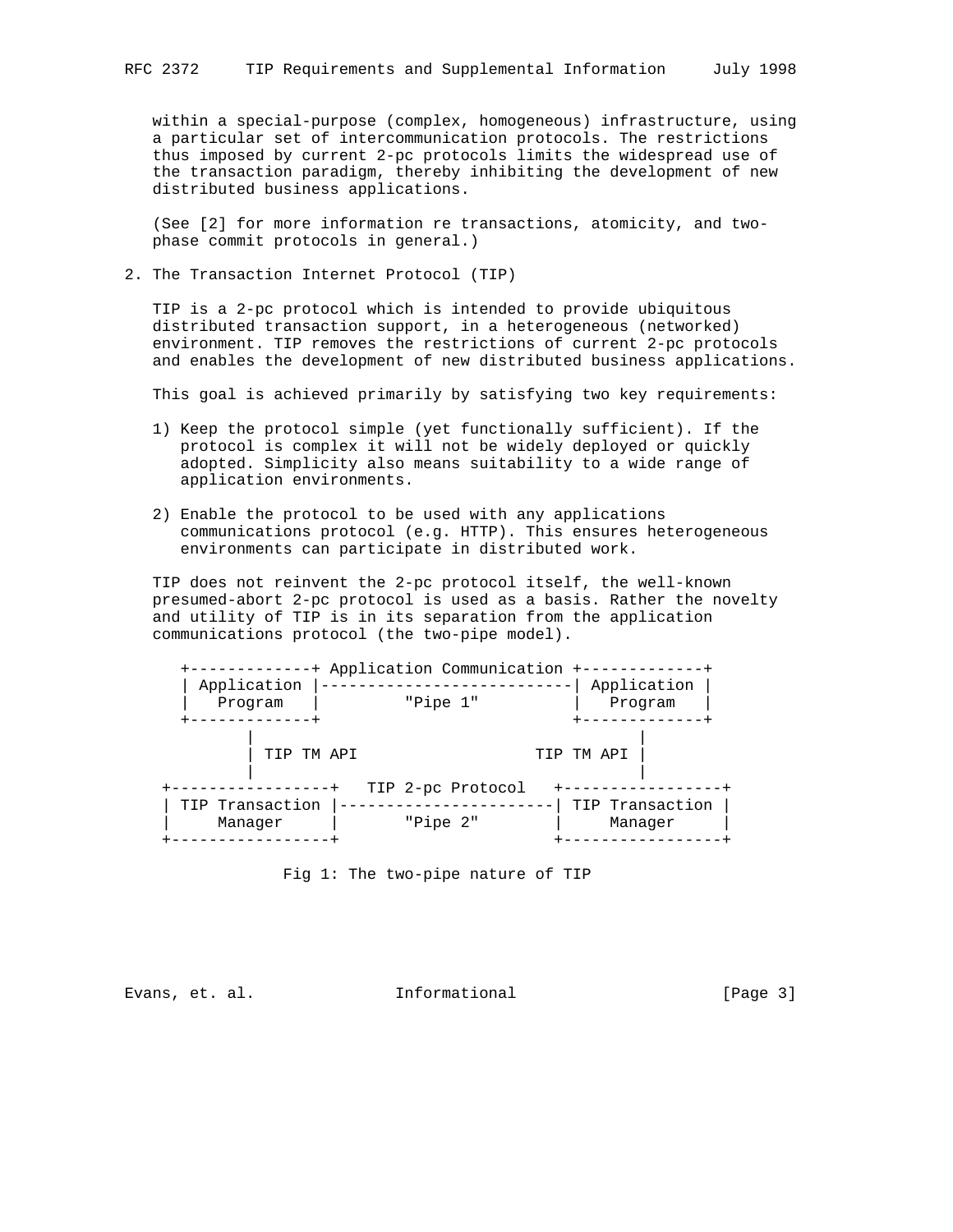3. Scope

 TIP does not describe how business transactions or electronic commerce are to be conducted on the internet, it specifies only the 2-pc transaction protocol (which is an aid in the development of such applications). e.g. TIP does not provide a mechanism for non repudiation. Such protocols might be a subject for subsequent IETF activity, once the requirements for general electronic commerce are better understood. TIP does not preclude the later definition of these protocols.

 TIP does not specify Application Programming Interfaces (note that an example TIP TM API is included in this document (Appendix A), as an aid to understanding).

4. Anticipated Usage of TIP

 As described above, transactions are a very useful tool in simplifying the programming of distributed applications. TIP is therefore targeted at any application that involves distributed work. Such applications may comprise components executing within a single system, across a corporate intranet, across the internet, or any other distributed system configuration. The application may be of "enterprise" class (requiring high-levels of performance and availability), or be less demanding. TIP is intended to be generally applicable, meeting the requirements of any application type which would benefit from the provision of transaction semantics.

5. TIP Compliant Systems

There are two classes of TIP compliant Transaction Manager system:

 1) Client-only systems. Those which provide an application interface to demarcate TIP transactions, but which do not offer access to local recoverable resources. Such a lightweight implementation is useful for systems which host client applications only (e.g. desktop machines). Such client systems may be unreliable, and are not appropriate as transaction coordinators (their unavailability might cause resources on other transaction participant systems to remain locked and unavailable). These so called "volatile client" systems therefore delegate the responsibility to coordinate the transaction (and recover from failures), to other "full" (server) TIP system implementations. For these lightweight systems, only the TIP IDENTIFY, BEGIN, COMMIT, and ABORT commands are needed; no transaction log is required.

Evans, et. al. 1nformational 1999 (Page 4)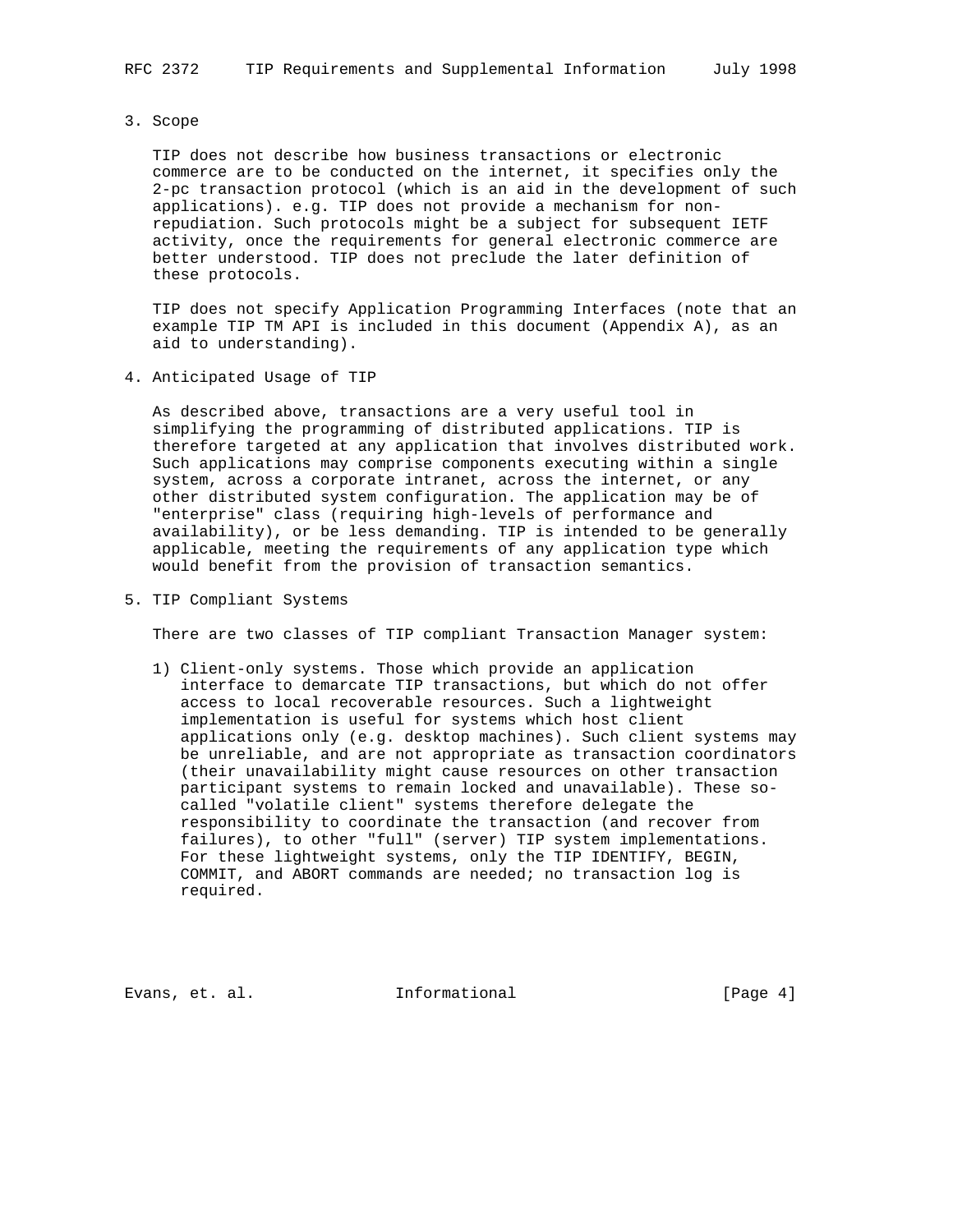2) Server systems. Those which offer the above support, plus TIP transaction coordination and recovery services. These systems may also provide access to recoverable resources (e.g. relational databases). Server systems support all TIP commands, and provide a recoverable transaction log.

 A TIP compliant Transaction Manager (TM), will also supply application programming interfaces to demarcate transactions (e.g. the X/Open TX interface [3]), plus commands to generate TIP URLs, to PUSH/PULL TIP transactions, and to set the current TIP transaction context. TIP support can be added to TMs with existing APIs and 2-pc protocols, and transactions may comprise both proprietary and TIP transaction branches (it is assumed existing TM implementations will provide "TIP gateway" facilities which will coordinate between TIP and other transaction protocols).

6. Relationship to the X/Open DTP Model

 The X/Open Distributed Transaction Processing (DTP) Model [4] defines four components: 1) Application Program (AP), 2) Transaction Manager (TM), 3) Resource Manager (RM), and 4) Communications Resource Manager (CRM). In this model, TIP defines a TM to TM interoperability protocol, which is independent of application communications (there is no such equivalent protocol specified by X/Open, where all transaction and application communication occurs between CRMs (the one-pipe model)). Programmatic interfaces between the AP and TM/RM are unaffected by, and may be used with TIP. The TM to RM interaction is defined via the X/Open XA interface specification [5]. TIP is compatible with XA, and a TIP transaction may comprise applications accessing multiple RMs where the XA interface is being used to coordinate the RM transaction branches.

7. Example TIP Usage Scenario

 It is expected that a typical internet usage of TIP will involve applications using the agency model. In this model, the client node itself is not directly involved in the TIP protocol at all, and does not need the services of a local TIP TM. Instead, an agency (server) application handles the dialogue with the client, and is responsible for the coordination of the TIP transaction. The agency works with other service providers to deliver the service to the client. e.g. as a Travel Agency acts as an intermediate between airlines/hotels/etc and the customer. A big benefit of this model is that the agency is trusted by the service providers, and there are fewer such agencies (compared to user clients), so issues of security and performance are reduced.

Evans, et. al. **Informational** [Page 5]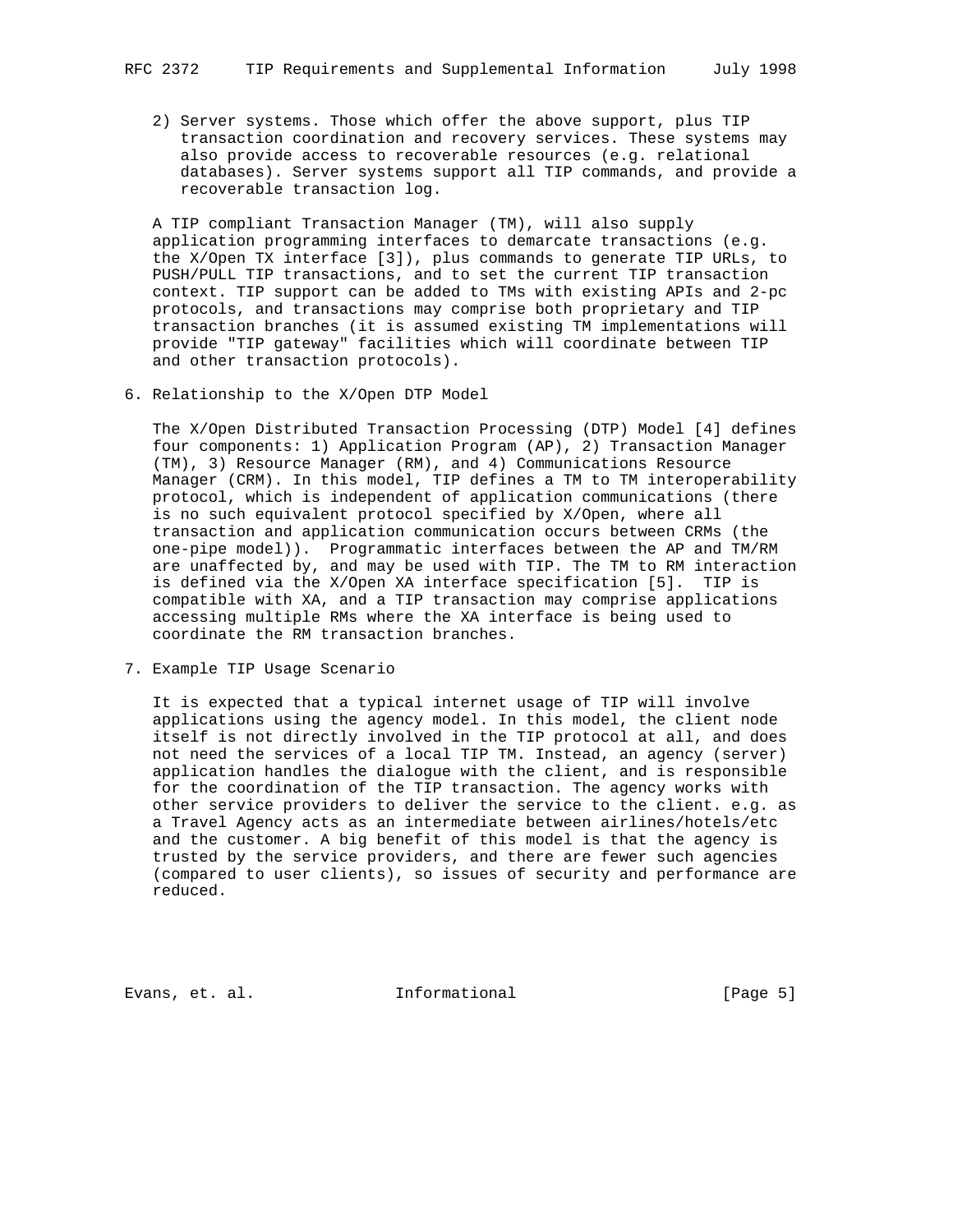Consider a Travel Agency example. A client running a web browser on a network PC accesses the Travel Agency web page. Via pages served up by the agency (which may in turn be constructed from pages provided by the airline and hotel servers), the client creates an itinerary involving flights and hotel choices. Finally, the client clicks the "make reservation" button. At this point the following sequence of events occurs (user-written application code is invoked by the various web servers, via any of the standard or proprietary techniques available (e.g. CGI)):

- 1) The travel agency begins a local transaction, and gets a TIP URL for this transaction (both of these functions are performed using the API of the local TM. e.g. "tip\_xid\_to\_url()" would return the TIP URL for the local transaction). The TIP URL contains the listening endpoint IP address of the local TM and the transaction identifier of the local transaction.
- 2) The travel agency application sends a request to the airline server (via some protocol (e.g. HTTP)), requesting the "book\_flight" service, passing the flights selected by the client, and the TIP URL (obtained in 1. above).
- 3) The request is received by the airline server which invokes the book\_flight application. This application retrieves the TIP URL from the input data, and passes this on a "tip\_pull()" API request to its local TM. The tip\_pull() function causes the following to occur:
	- a. the local TM creates a local transaction (under which the work will be performed),
	- b. if a TIP connection does not already exist to the superior (travel agency) TM (as identified via the IP address passed in the TIP URL), one is created and an IDENTIFY exchange occurs (if multiplexing is to be used on the connection, this is followed by a MULTIPLEX exchange),
	- c. a PULL command is sent to the superior TM,
	- d. in response to the PULL, the superior TM associates the subordinate (airline) TM with the transaction (by associating the connection with the transaction), and sends a PULLED response to the subordinate TM,
	- e. the subordinate TM returns control to the book\_flight application, which is now executing in the context of the newly created local transaction.

Evans, et. al. **Informational** [Page 6]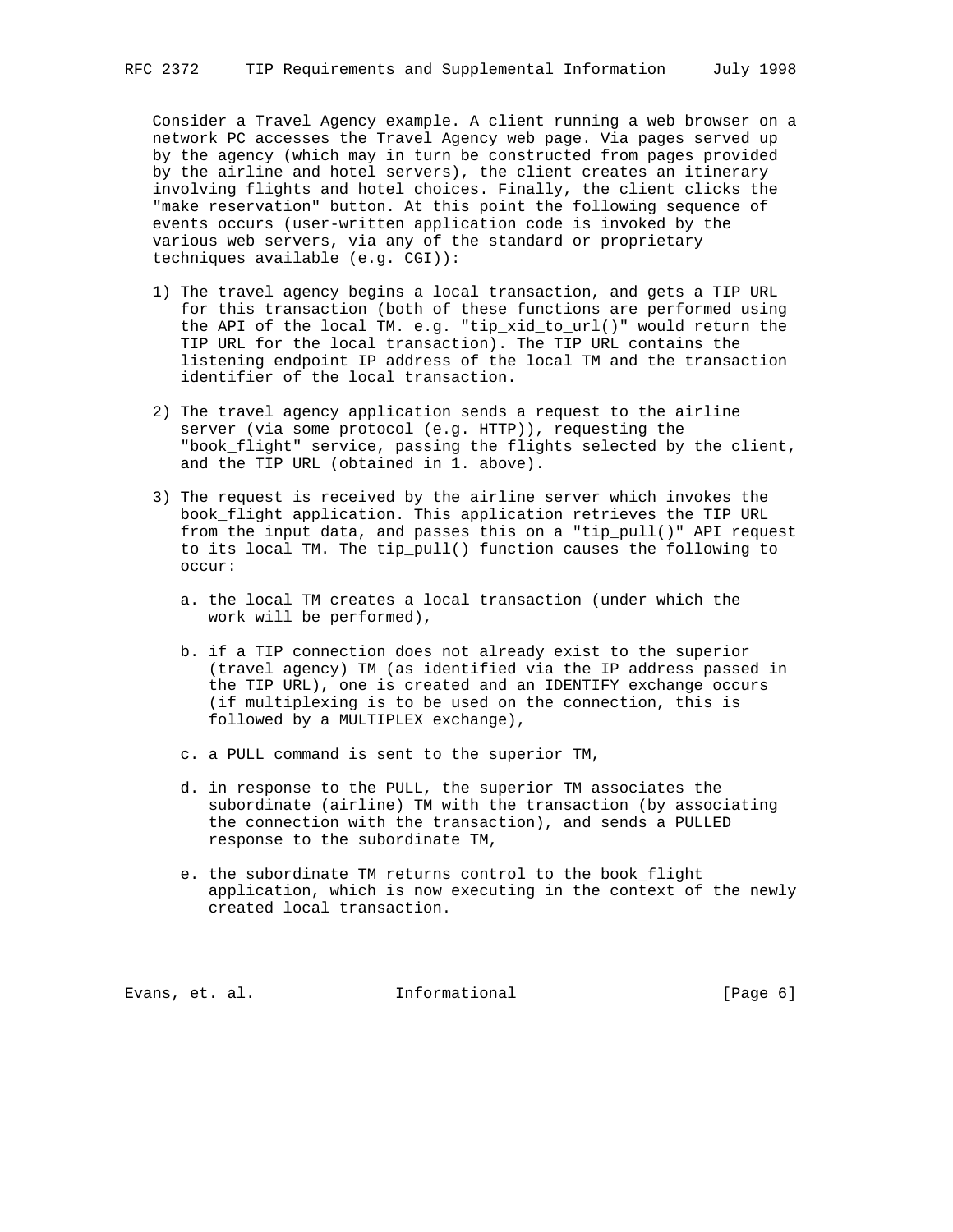- 4) The book\_flight application does its work (which may involve access to a recoverable resource manager (e.g. an RDBMS), in which case the local TM will associate the RM with the local transaction (via the XA interface or whatever)).
- 5) The book\_flight application returns to the travel agency application indicating success.
- 6) Steps 2-5 are then repeated with the hotel server "book\_room" application. At the conclusion of this, the superior TM has registered two subordinate TMs as participants in the transaction, there are TIP connections between the agency TM and the airline and hotel TMs, and there are inflight transactions at the airline and hotel servers. [Note that steps 2-5 and 6 could be performed in parallel.]
- 7) The travel agency application issues a "commit transaction" request (using the API of the local TM). The local TM sends a PREPARE command on the TIP connections to the airline and hotel TMs (as these are registered as subordinate transaction participants).
- 8) The TMs at the airline and hotel servers perform the necessary steps to prepare their local recoverable resources (e.g. by issuing xa\_prepare() requests). If successful, the subordinate TMs change their TIP transaction state to Prepared, and log recovery information (e.g. local and superior transaction branch identifiers, and the IP address of the superior TM). The subordinate TMs then send PREPARED commands to the superior TM.
- 9) If both subordinates respond PREPARED, the superior TM logs that the transaction is Committed, with recovery information (e.g. local and subordinate transaction identifiers, and subordinate TM IP addresses). The superior TM then sends COMMIT commands on the two subordinate TIP connections.
- 10) The TMs at the airline and hotel servers perform the necessary steps to commit their local recoverable resources (e.g. by issuing xa\_commit() requests). The subordinate TMs forget the transaction. The subordinate TMs then send COMITTED commands to the superior TM.
- 11) The superior TM forgets the transaction. The TIP connections between the superior and subordinate TMs return to Idle state (not associated with any transaction). The superior TM returns success to the travel agency application "commit transaction" request.

Evans, et. al. **Informational** [Page 7]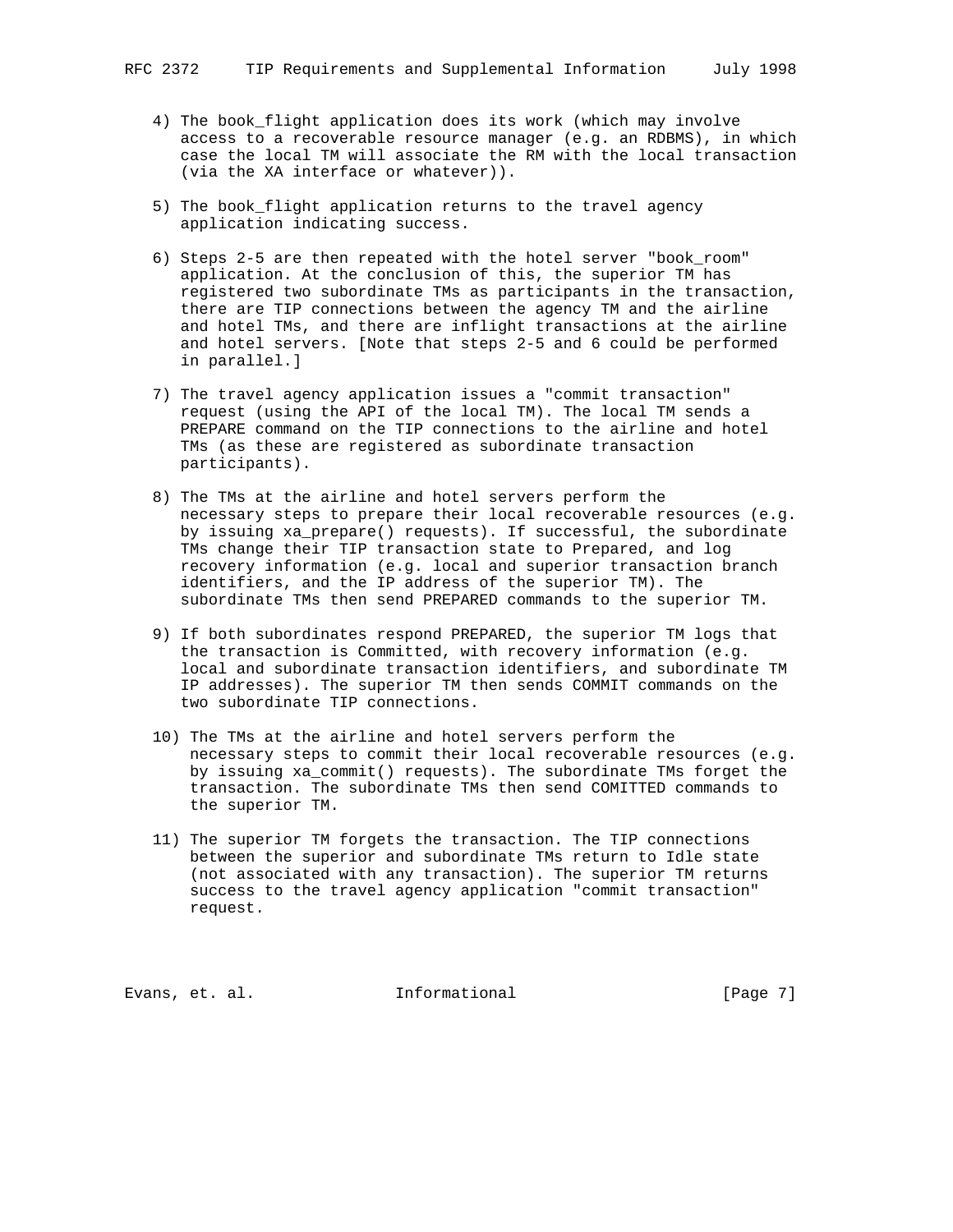12) The travel agency application returns "reservation made" to the client.

 This example illustrates the use of PULL. If PUSH were to be used instead, events 2) and 3) above would change as follows:

- 2) The travel agency application:
	- a. passes the TIP URL obtained in 1. above, together with the listening endpoint address of the TM at the airline server, to its local TM via a "tip\_push()" API request. The tip\_push() function causes the following to occur:
		- i. if a TIP connection does not already exist to the subordinate (airline server) TM (as identified via the IP address passed on the tip\_push), one is created and an IDENTIFY exchange occurs (if multiplexing is to be used on the connection, this is followed by a MULTIPLEX exchange),
		- ii. a PUSH command is sent to the subordinate TM,
		- iii. in response to the PUSH, the subordinate TM creates a local transaction, associates this transaction with the connection, and sends a PUSHED response to the superior TM,
		- iv. in response to the PUSHED response, the superior TM associates the subordinate TM with the transaction,
		- v. the superior TM returns control to the travel agency application.
	- b. the travel agency application sends a request to the airline server (via some protocol (e.g. HTTP)), requesting the "book\_flight" service, passing the flights selected by the client, and the TIP URL (obtained in 1 above).
- 3) The request is received by the airline server which invokes the book\_flight application. This application retrieves the TIP URL from the input data, and passes this on a "tip\_pull()" API request to its local TM. Since the local TM has already "seen" this URL (it was already pushed), it simply returns to the book\_flight application, which is now executing in the context of the previously created local transaction.

Evans, et. al. **Informational** [Page 8]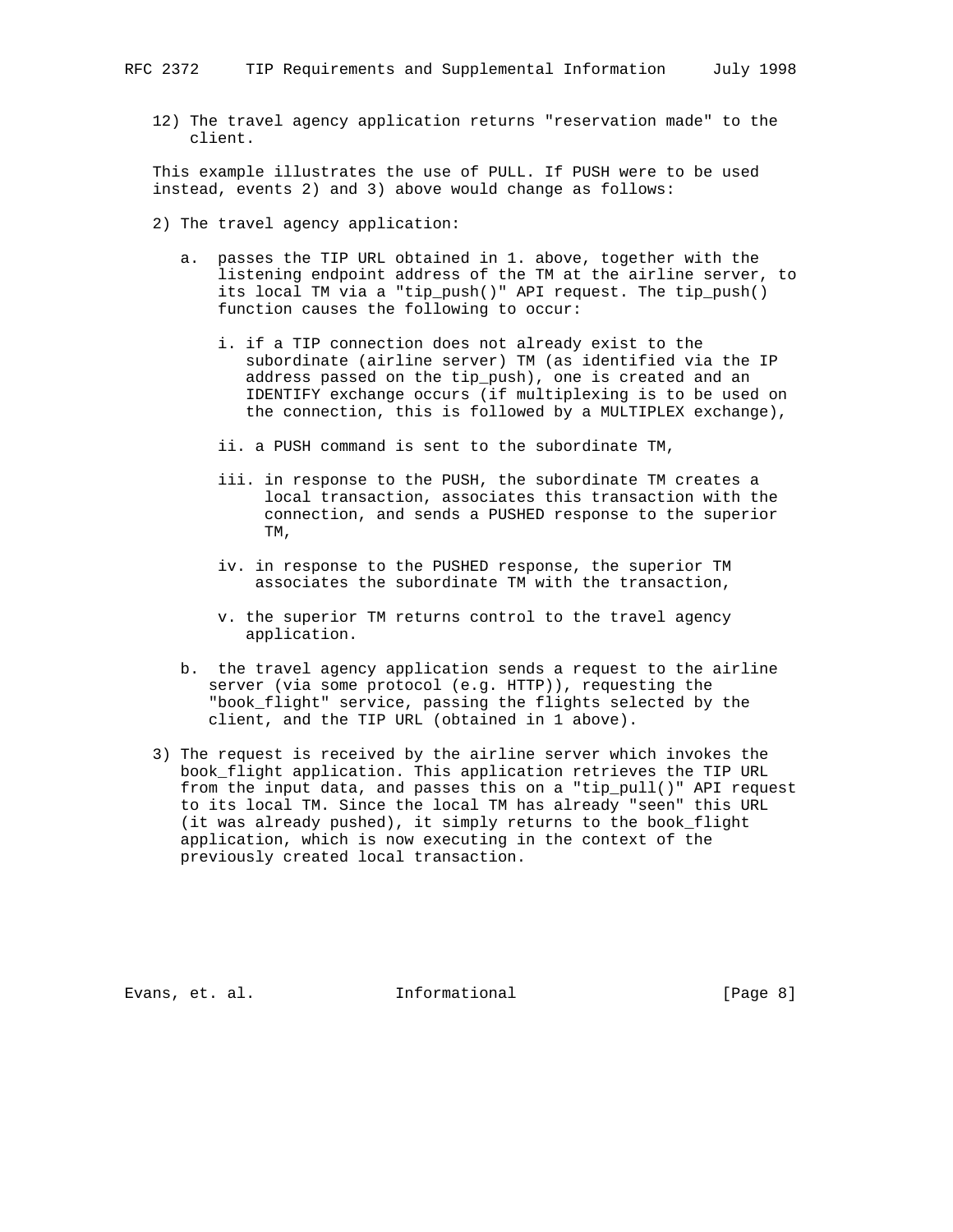[Note that although in this example the transaction coordinator role is performed by a node which is also a participant in the transaction (the Travel Agency), other configurations are possible (e.g. where the transaction coordinator role is performed by a non-participant 3rd-party node).]

8. TIP Transaction Recovery

 Until the transaction reaches the Prepared state, any failure results in the transaction being aborted. If an error occurs once the transaction has reached the Prepared state, then transaction recovery must be performed. Recovery behaviour is different for superior and subordinate; the details depend upon the outcome of the transaction (committed or aborted), and the precise point at which failure occurs.

 In the travel agency application for example, if the connection to the hotel server fails before the COMMIT command has been received by the hotel TM, then (once the connection is restored):

- 1) The superior (travel agency) TM sends a RECONNECT command (passing the subordinate transaction identifier (recovered from the transaction log if necessary)).
- 2) The subordinate (hotel) TM responds RECONNECTED (since it never received the COMMIT command, and still has the transaction in Prepared state (if the failure had occurred after the subordinate had responded COMMITTED, then the subordinate would have forgotten the transaction, and responded NOTRECONNECTED to the RECONNECT command)).
- 3) The superior TM sends a COMMIT command. The subordinate TM commits the transaction and responds COMMITTED. The transaction is now resolved.
- 4) If the subordinate TM restores the connection to the superior TM before receiving a RECONNECT command, then it may send a QUERY command. In this case, the superior TM will respond QUERIEDEXISTS, and the subordinate TM should wait for the superior to send a RECONNECT command. If the transaction had been aborted, then the superior may respond QUERIEDNOTFOUND, in which case the subordinate should abort the transaction (note that the superior is not obliged to send a RECONNECT command for an aborted transaction (i.e. it could just forget the transaction after sending ABORT and before receiving an ABORTED response)).

Evans, et. al. **Informational** [Page 9]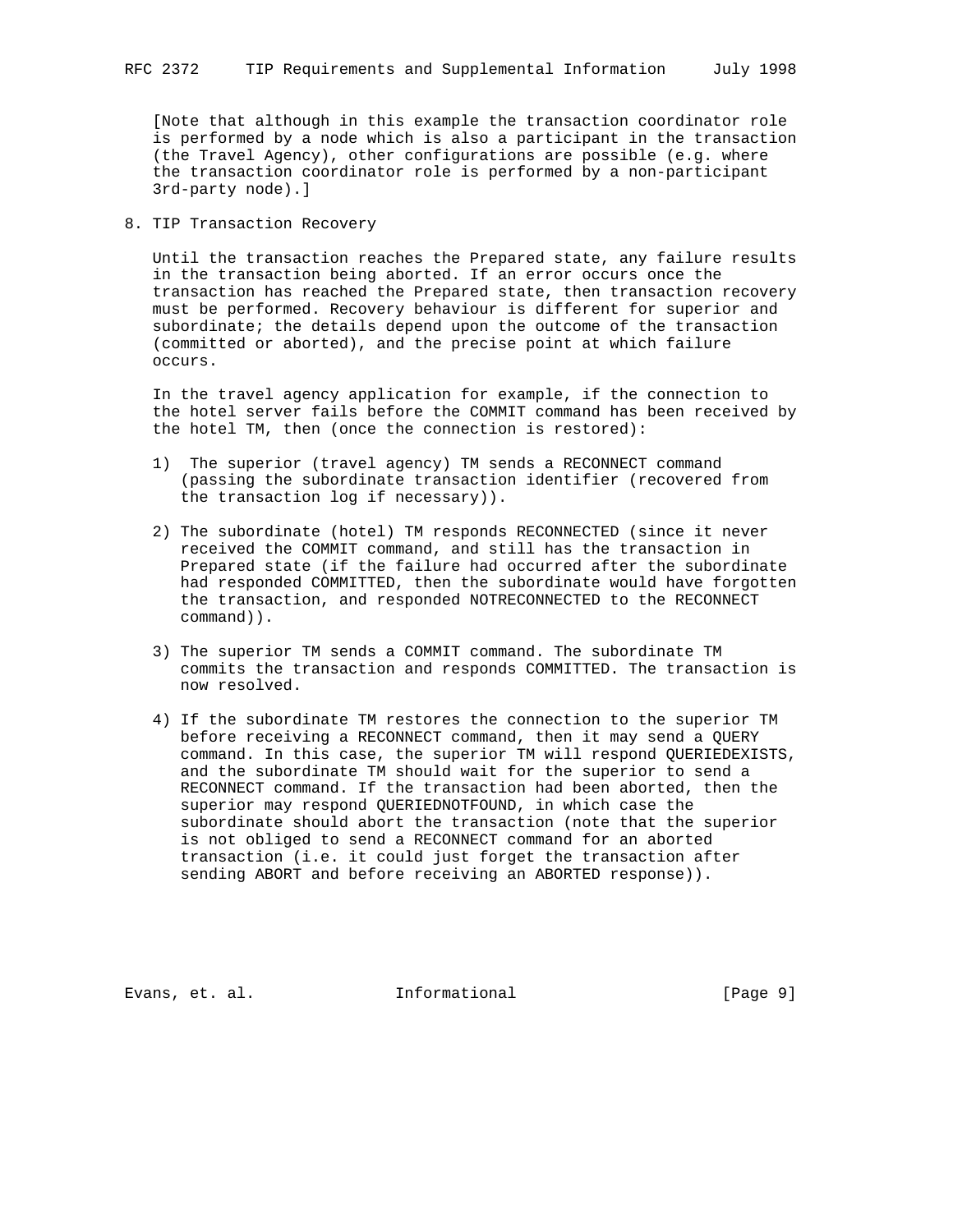There are failure circumstances in which the client application (the one calling "commit") may not receive a response indicating the final outcome of the transaction (even though the transaction itself is successfully completed). This is a common problem, and one not unique to TIP. In such circumstances, it is up to the application to ascertain the final outcome of the transaction (a TIP TM may facilitate this by providing some implementation specific mechanism. e.g. writing the outcome to a user-log).

9. TIP Transaction and Application Message Serialisation

 A relationship exists between TIP commands and application messages: a TIP transaction must not be committed until it is certain that all participants have properly registered, and have finished work on the transaction. Because of the two-pipe nature of TIP, this behaviour cannot necessarily be enforced by the TIP system itself (although it may be possible in some implementations). It is therefore incumbent upon the application to behave properly. Generally, an application must not:

- 1) call it's local TMs "commit" function when it has any requests associated with the transaction still outstanding.
- 2) positively respond to a transactional request from a partner application prior to having registered it's local TM with the transaction.
- 10. TIP Protocol and Local Actions

 In order to ensure that transaction atomicity is properly guaranteed, a system implementing TIP must perform other local actions at certain points in the protocol exchange. These actions pertain to the creation and deletion of transaction "log-records" (the necessary information which survives failures and ensures that transaction recovery is correctly executed). The following information regarding the relationship between the TIP protocol and logging events is advisory, and is not intended to be definitive (see [2] for more discussion on this subject):

- 1) before sending a PREPARED response, the system should create a prepared-recovery-record for the transaction.
- 2) having created a prepared-recovery-record, this record should not be deleted until after:
	- a. an ABORT message is received; or
	- b. a COMMIT message is received; or
	- c. a QUERIEDNOTFOUND response is received.

Evans, et. al. **Informational** [Page 10]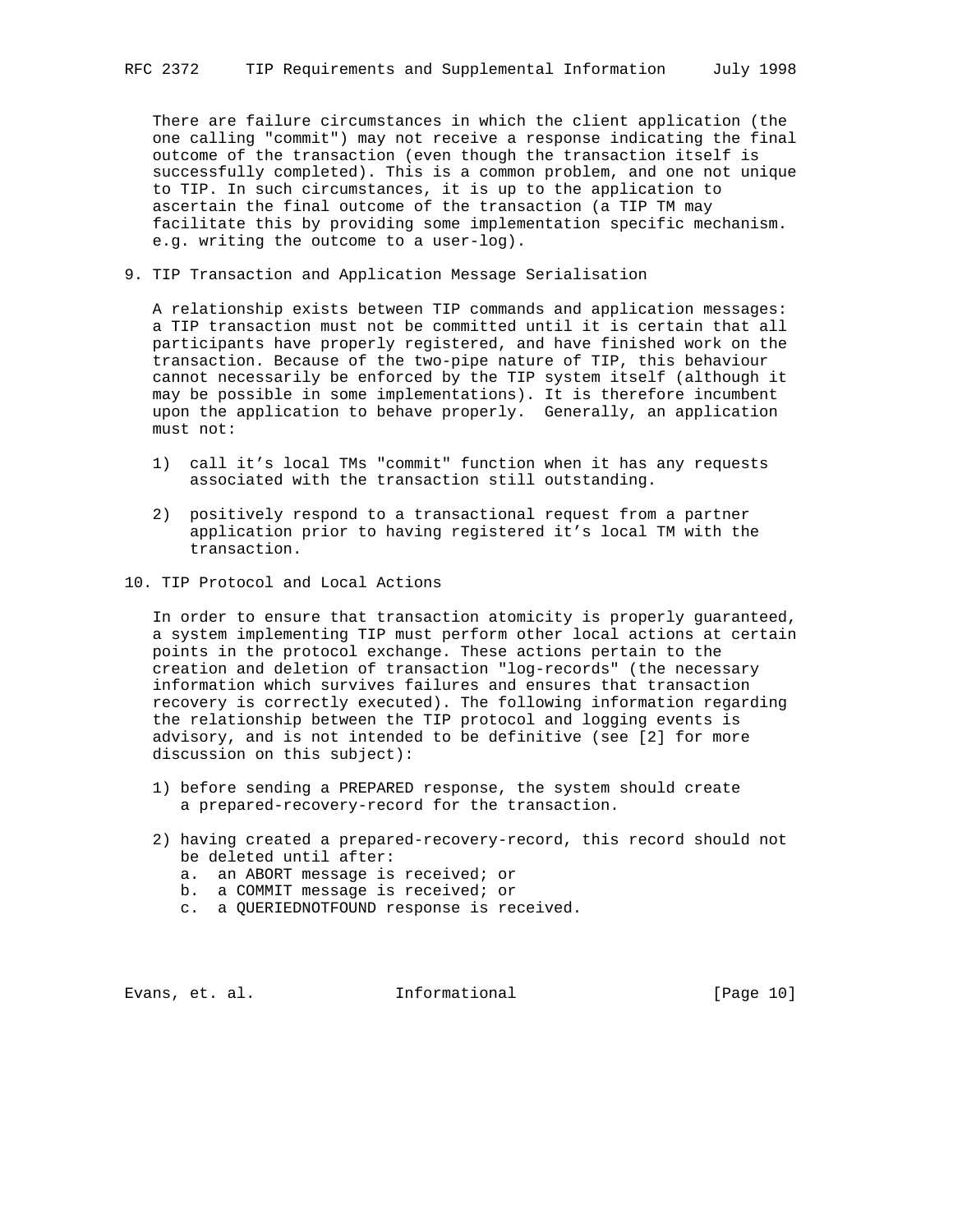- 3) the system should not send a COMMITTED or NOTRECONNECTED message if a prepared-recovery-record exists.
- 4) before creating a commit-recovery-record for the transaction, the system should have received a PREPARED response.
- 5) before sending a COMMIT message in Prepared state, the system should have created a commit-recovery-record for the transaction.
- 6) having created a commit-recovery-record, this record should not be deleted until after:
	- a. a COMMITTED message is received; or
	- b. a NOTRECONNECTED message is received.

### 11. Security Considerations

 The means by which applications communicate and perform distributed work are outside the scope of the TIP protocol. The mechanisms used for authentication and authorisation of clients to access programs and information on a particular system are part of the application communications protocol and the application execution infrastructure. Use of the TIP protocol does not affect these considerations.

 Security relates to the TIP protocol itself inasmuch that systems require to protect themselves from the receipt of unauthorised TIP commands, or the impersonation of a trusted partner TIP TM. Probably the worst consequence of this is the possibility of undetected data inconsistency resulting from violations of the TIP commitment protocol (e.g. a COMMIT command is injected on a TIP connection in place of an ABORT command). TIP uses the Transport Layer Security protocol [6] to restrict access to only trusted partners (i.e. to control from which remote endpoints TIP transactions will be accepted, and to verify that an end-point is genuine), and to encrypt TIP commands. Usage of TLS (or not) is negotiated between partner TIP TMs. See [1] for details of how TLS is used with TIP.

 TIP TM implementations will also likely provide local means to time out and abort transactions which have not completed within some time period (thereby preventing unavailability of resources due to malicious intent). Transaction time-out also serves as a means of deadlock resolution.

## 12. TIP Requirements

 Most of these requirements stem from the primary objective of making transactions a ubiquitous system service, available to all application classes (much as TCP may be assumed to be available everywhere). In general this requires imposing as few restrictions

Evans, et. al. 10. Informational 1. [Page 11]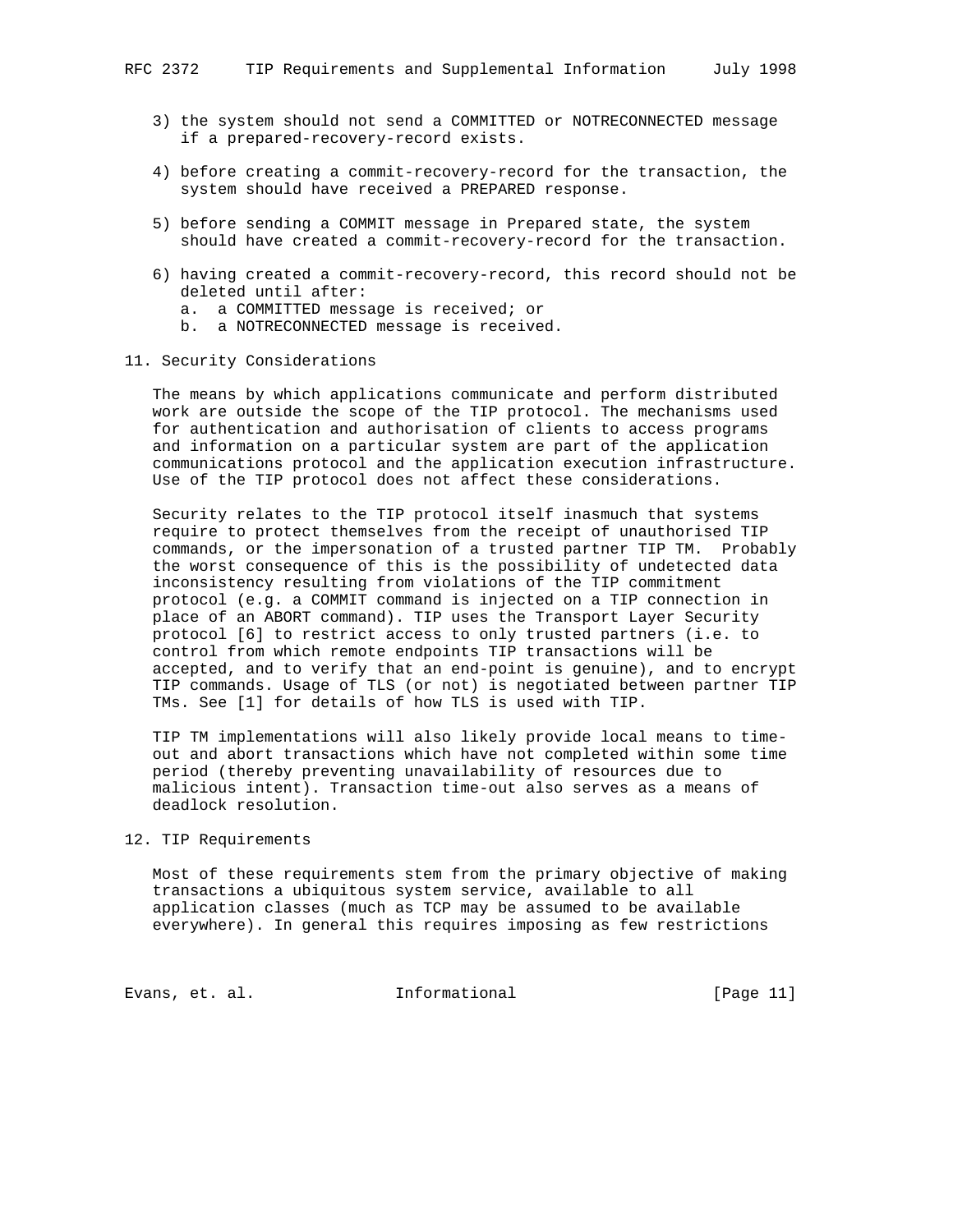regarding the use of TIP as possible (applications should not be required to execute in some "special" environment in order to use transactions), and keeping the protocol simple and efficient. This enables the widespread implementation of TIP (it's cheap to do), on a wide range of systems (it's cheap to run).

1) Application Communications Protocol Independence

 The TIP protocol must be defined independently of the communications protocol used for transferring application data, to allow TIP usage in conjunction with any application protocol. It must be possible for applications using arbitrary communications protocols to begin, end, and propagate TIP transactions.

 This implies that the TIP protocol employ a 2-pipe model of operation. This model requires the separation of application communications and transaction coordination, into two discrete communication channels (pipes). This separation enables the use of the transaction coordination protocol (TIP), with any application communications protocol (e.g. HTTP, ODBC, plain TCP/UDP, etc).

2) Support for Transaction Semantics

 The TIP protocol must provide the functionality of the de-facto standard presumed-abort 2-pc protocol, to guarantee transactional atomicity even in the event of failure. It should provide a means to construct the transaction tree, as well as provide commitment and recovery functions.

3) Application Transaction Propagation and Interoperability

 In order to facilitate protocol independence, application interoperability, and provide a means for TIP transaction context propagation, a standard representation of the TIP transaction context information is required (in the form of a URL). This information must include the listening endpoint address of the partner TIP TM, and transaction identifier information.

4) Ease of Implementation

 The TIP protocol must be simple to implement. It should support only those features necessary to provide a useful, performant 2-pc protocol service. The protocol should not add complexity in the form of extraneous optimisations.

Evans, et. al. Informational [Page 12]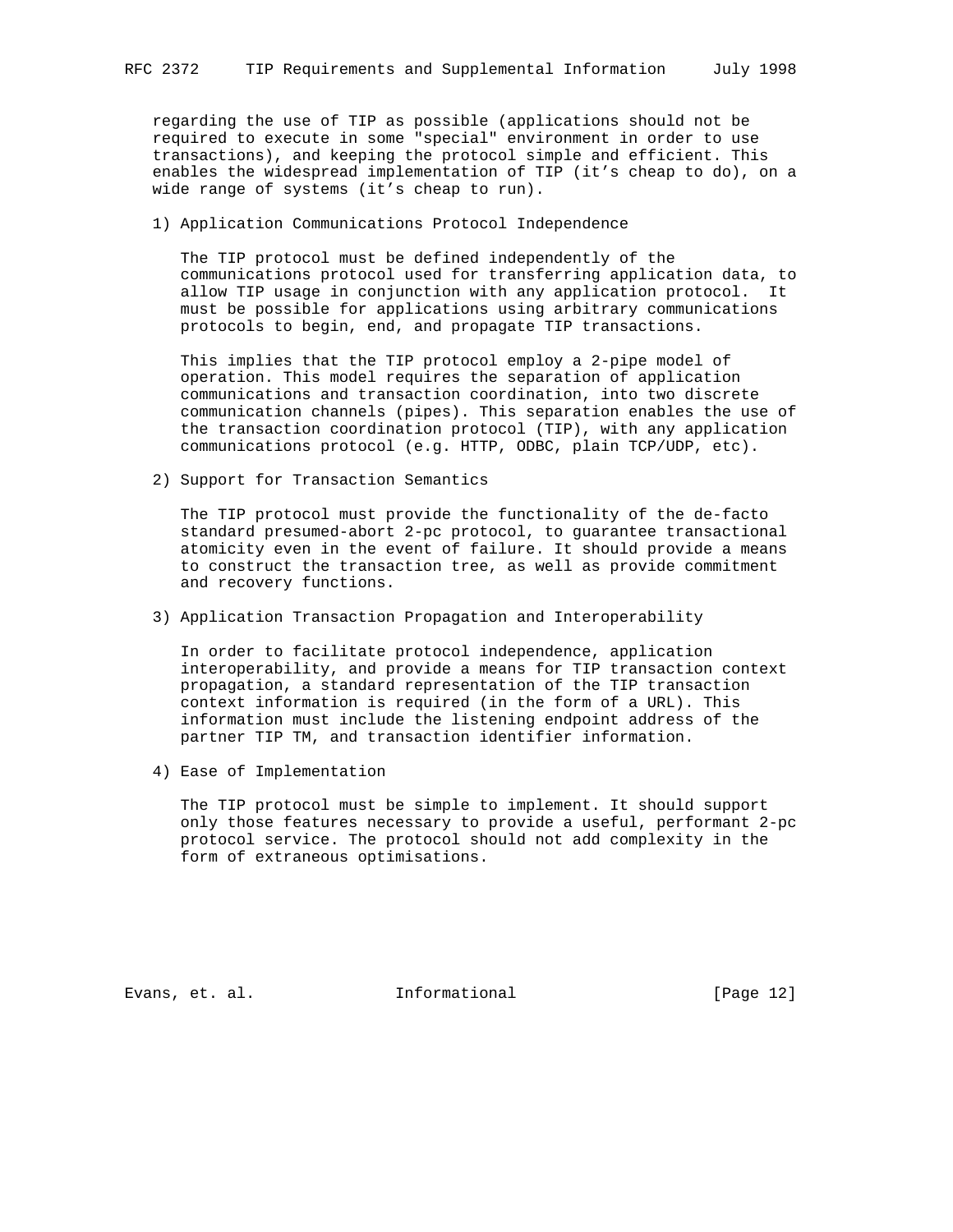### 5) Suitability for All Application Classes

 The TIP protocol should be complete and robust enough not only for electronic commerce on the web, but also for intranet applications and for traditional TP applications spanning heterogenous transaction manager environments. The protocol should be performant and scaleable enough to meet the needs of low to very high throughput applications.

- a. the TIP protocol should support the concept of client-only transaction participants (useful for ultra-lightweight implementations on low-end platforms).
- b. since some clients may be unreliable, TIP must provide support for delegation of transaction coordination (to a more reliable (trusted) node).
- c. the TIP protocol must scale between 1 and n (> 1) concurrent transactions per TCP connection.
- d. TIP commands should be able to be concatenated (pipelined).
- e. TIP should be compatible with the X/Open XA interface.
- 6) Security

 The TIP protocol must be compatible with existing security mechanisms, potentially including encryption, firewalls, and authorization mechanisms (e.g. TLS may be used to authenticate the sender of a TIP command, and for encryption of TIP commands). Nothing in the protocol definition should prevent TIP working within any security environment.

7) TIP Protocol Transport Independence

 It would be beneficial to some applications to allow the TIP protocol to flow over different transport protocols. The benefit is when using different transport protocols for the application data, the same transport can be used for the TIP 2PC protocol. TIP must therefore not preclude use with other transport protocols.

8) Recovery

 Recovery semantics need to be defined sufficiently to avoid ambiguous results in the event of any type of communications transport failure.

Evans, et. al. Informational [Page 13]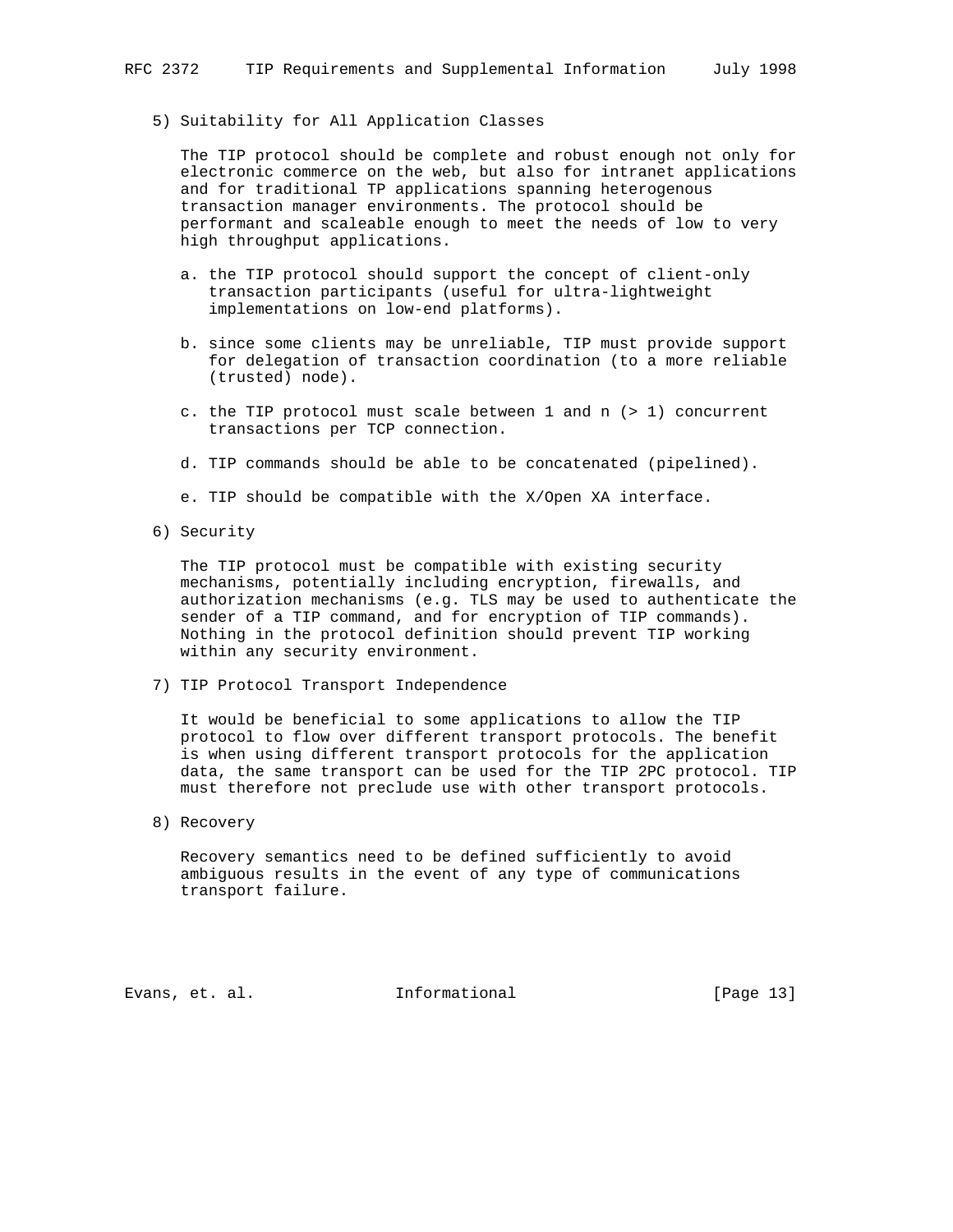# 9) Extensibility

 The TIP protocol should be able to be extended, whilst maintaining compatibility with previous versions.

References

- [1] Lyon, J., Evans, K., and J. Klein, "The Transaction Internet Protocol Version 3.0", RFC 2371, July 1998.
- [2] Transaction Processing: Concepts and Techniques. Morgan Kaufmann Publishers. (ISBN 1-55860-190-2). J. Gray, A. Reuter.
- [3] X/Open CAE Specification, April 1995, Distributed Transaction Processing: The TX Specification. (ISBN 1-85912-094-6).
- [4] X/Open Guide, November 1993, Distributed Transaction Processing: Reference Model Version 2. (ISBN 1-85912-019-9).
- [5] X/Open CAE Specification, December 1991, Distributed Transaction Processing: The XA Specification. (ISBN 1-872630-24-3).
- [6] Dierks, T., et. al., "The TLS Protocol Version 1.0", Work in Progress.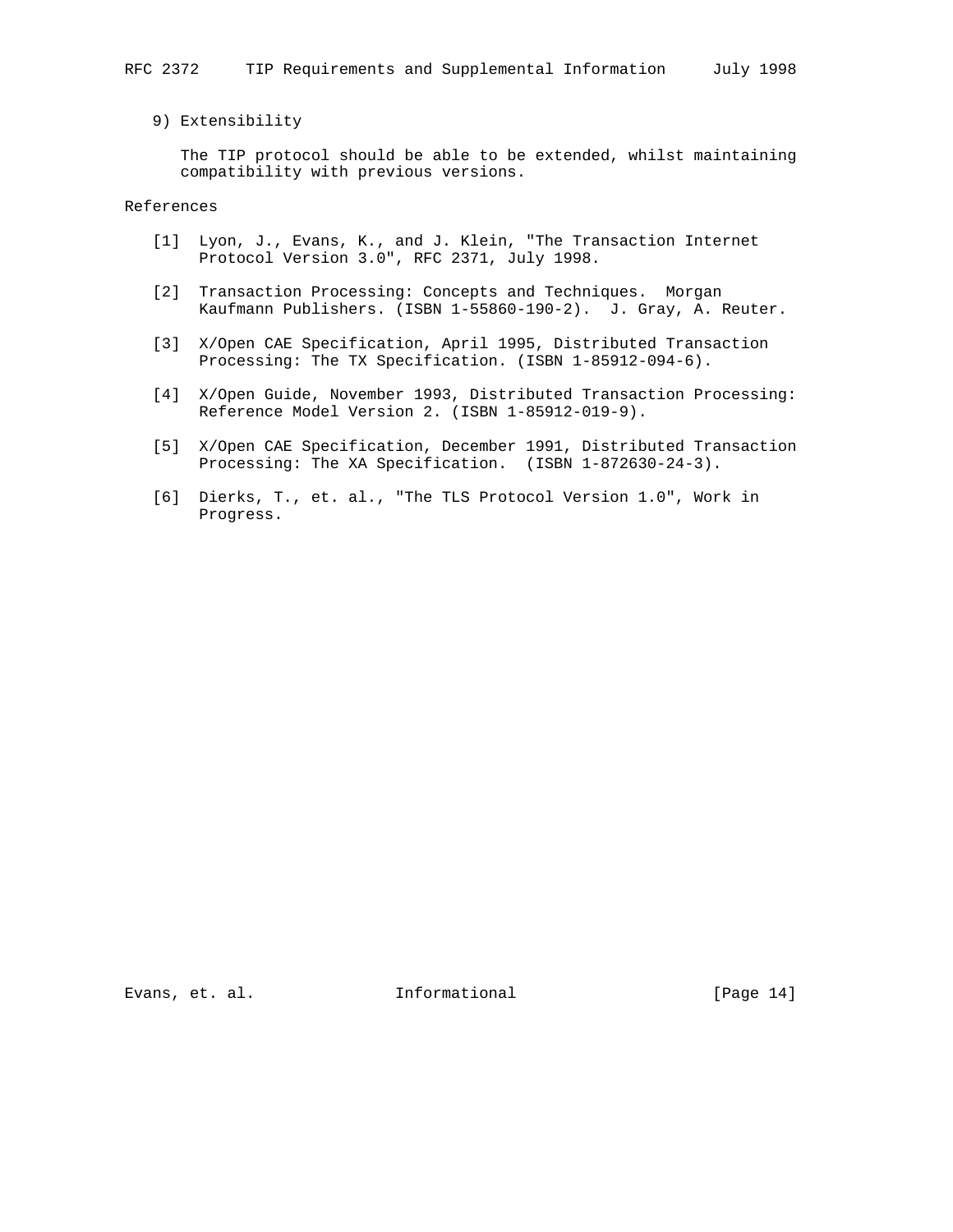Authors' Addresses

 Keith Evans Tandem Computers Inc, LOC 252-30 5425 Stevens Creek Blvd Santa Clara, CA 95051-7200, USA

 Phone: +1 (408) 285 5314 Fax: +1 (408) 285 5245 EMail: Keith.Evans@Tandem.Com

 Johannes Klein Tandem Computers Inc. 10555 Ridgeview Court Cupertino, CA 95014-0789, USA

 Phone: +1 (408) 285 0453 Fax: +1 (408) 285 9818 EMail: Johannes.Klein@Tandem.Com

 Jim Lyon Microsoft Corporation One Microsoft Way Redmond, WA 98052-6399, USA

 Phone: +1 (206) 936 0867 Fax: +1 (206) 936 7329 EMail: JimLyon@Microsoft.Com

Comments

 Please send comments on this document to the authors at <JimLyon@Microsoft.Com>, <Keith.Evans@Tandem.Com>, <Johannes.Klein@Tandem.Com>, or to the TIP mailing list at <Tip@Tandem.Com>. You can subscribe to the TIP mailing list by sending mail to <Listserv@Lists.Tandem.Com> with the line "subscribe tip <full name>" somewhere in the body of the message.

Evans, et. al. 10 Informational 1999 [Page 15]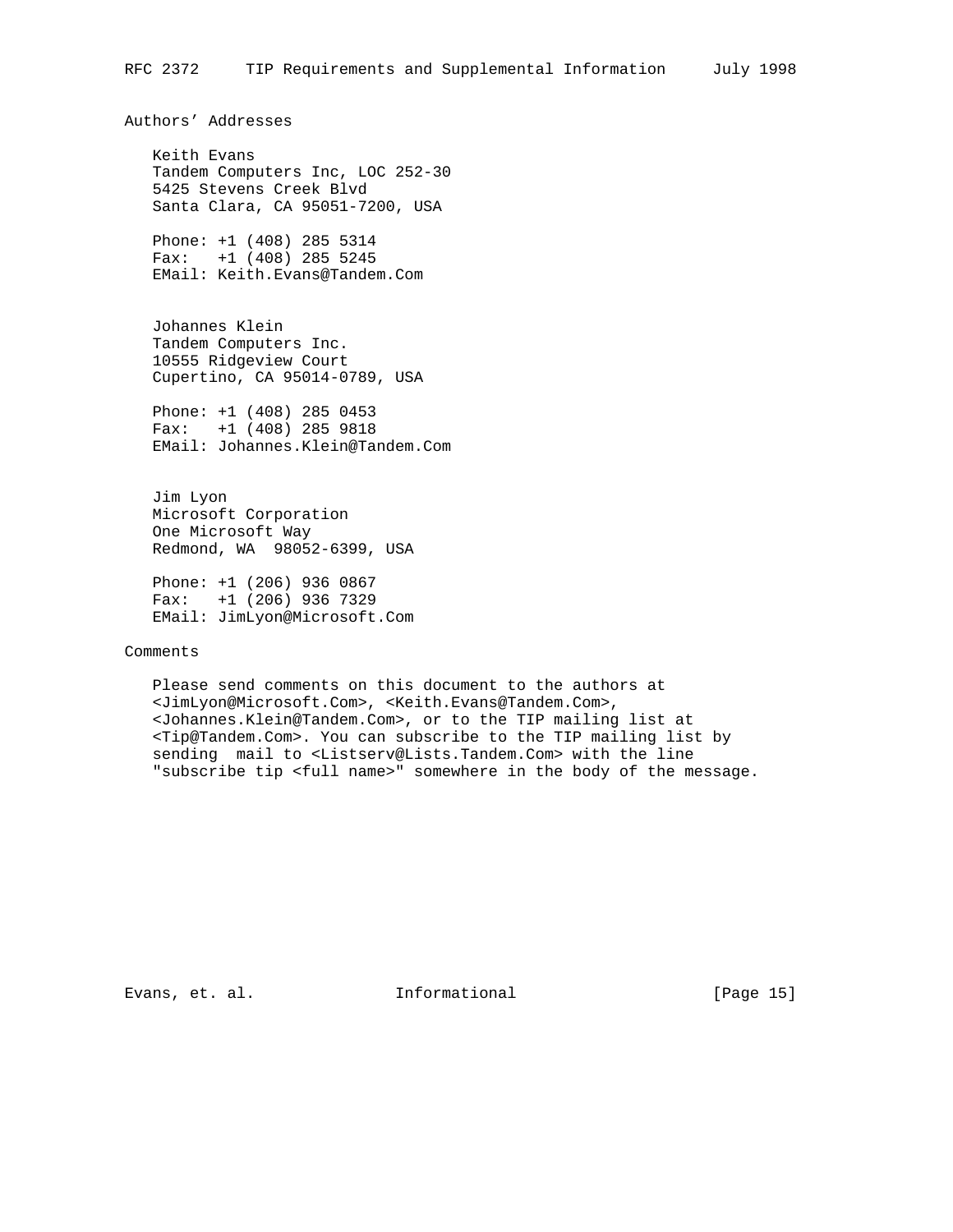```
Appendix A. An Example TIP Transaction Manager Application Programming
             Interface.
    Note that this API is included solely for informational purposes, and
    is not part of the formal TIP specification (TIP conformant
    implementations are free to define alternative APIs).
    1) tip_open() - establish a connection to a TIP TM.
       Synopsis
          int tip_open ([out] tip_handle_t *ptiptm)
       Parameters
          ptiptm [out]
                  Pointer to the TIP TM handle.
       Description
          tip_open() establishes a connection to a TIP TM. The call
          returns a handle which identifies the TIP TM. This function
          must be called before any work can be performed on a TIP
          transaction.
       Return Values
          [TIPOK]
                Connection has been successfully established.
          [TIPNOTCONNECTED]
                User has been disconnected from the TIP TM.
          [TIPNOTCONFIGURED]
                TIP TM has not been configured.
          [TIPTRANSIENT]
               Too many openers; re-try the open.
          [TIPERROR]
                An unexpected error occurred.
    2) tip_close() - close a connection to a TIP TM.
       Synopsis
         int tip close([in] tip handle t handle)
       Parameters
          handle [in]
                 The TIP TM handle.
       Description
          tip_close() closes a connection to a TIP TM. All outstanding
          requests associated with that connection will be cancelled.
       Return Values
         [TIPOK]
                Connection has been successfully closed.
          [TIPINVALIDPARM]
                Invalid connection handle specified.
          [TIPERROR]
                An unexpected error occurred.
```
Evans, et. al. Informational [Page 16]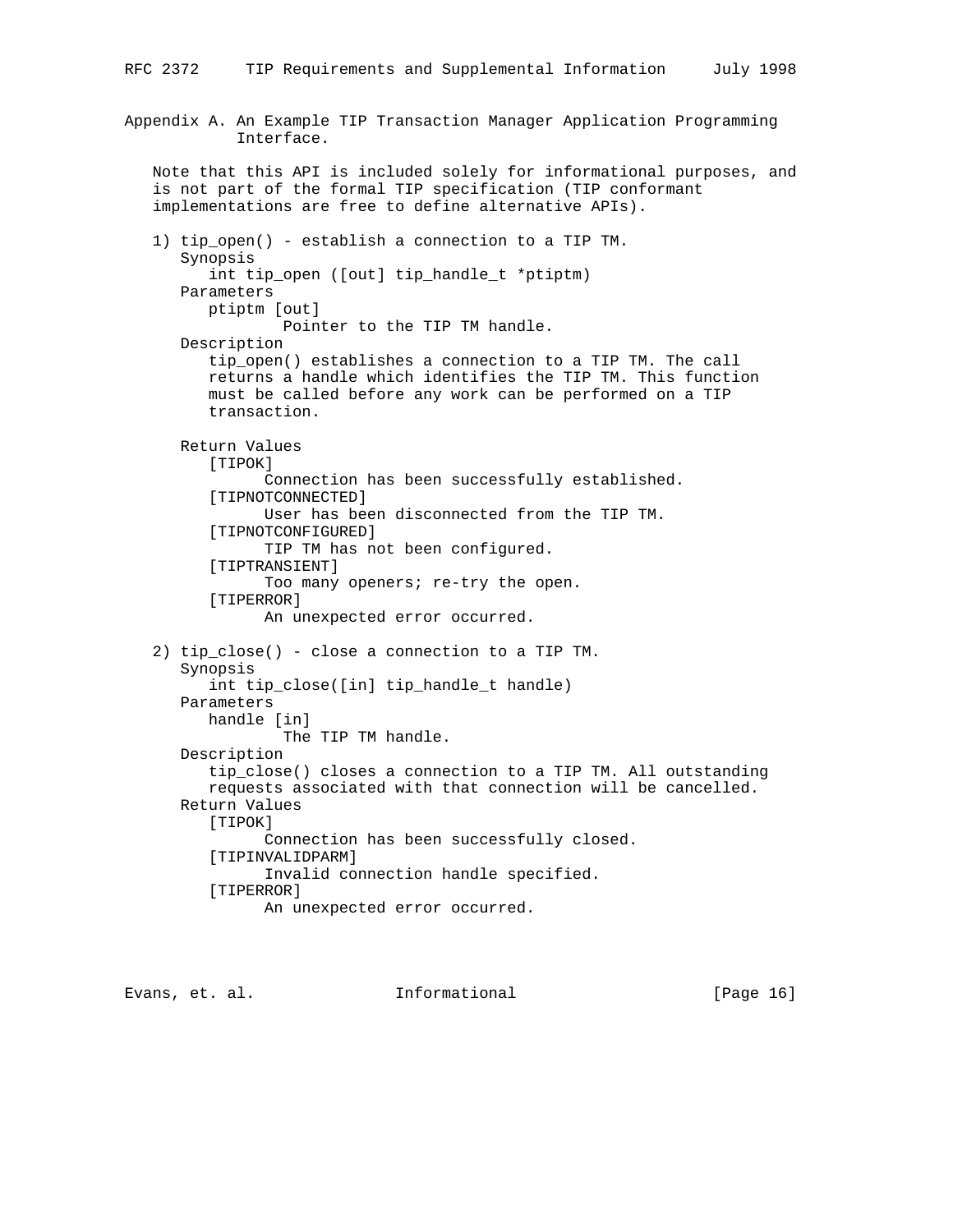```
 3) tip_push() - export a local transaction to a remote node and
                 return a TIP transaction identifier for the
                 associated remote transaction.
    Synopsis
       int tip_push ([in] tip_handle_t TM,
                    [in] char *tm_url,
                     [in] void *plocal_xid,
                     [out] char *pxid_url,
                    [in] unsigned int url_length)
    Parameters
       TM [in]
               The TIP TM handle.
       tm_url [in]
               Pointer to the TIP URL of the remote transaction manager.
               A TIP URL for a transaction manager takes the form:
               TIP://<host>[:<port>]
       plocal_xid [in]
               Pointer to the local transaction identifier. The
               structure of the transaction identifier is defined by the
               local transaction manager.
       pxid_url [out]
               Pointer to the TIP URL of the associated remote
               transaction. A TIP URL for a transaction takes the form:
               TIP://<host>[:<port>]/<transaction identifier>
       url_length [in]
               The size in bytes of the buffer for the remote
               transaction URL.
    Description
       tip_push() exports (pushes) a local transaction to a remote
       node. If a local transaction identifier is not supplied, the
       caller's current transaction context is used. The call returns
       a TIP URL for the associated remote transaction. The TIP
       transaction identifier may be passed on application requests to
       the remote node (as part of a TIP URL). The receiving process
       uses this information in order to do work on behalf of the
       transaction.
    Return Values
       [TIPOK]
             Transaction has been successfully pushed to the remote
             node.
       [TIPINVALIDXID]
             An invalid transaction identifier has been provided.
       [TIPNOCURRENTTX]
             Process is currently not associated with a transaction
             (and none was supplied).
       [TIPINVALIDHANDLE]
             Invalid connection handle specified.
       [TIPNOTPUSHED]
```
Evans, et. al. Informational [Page 17]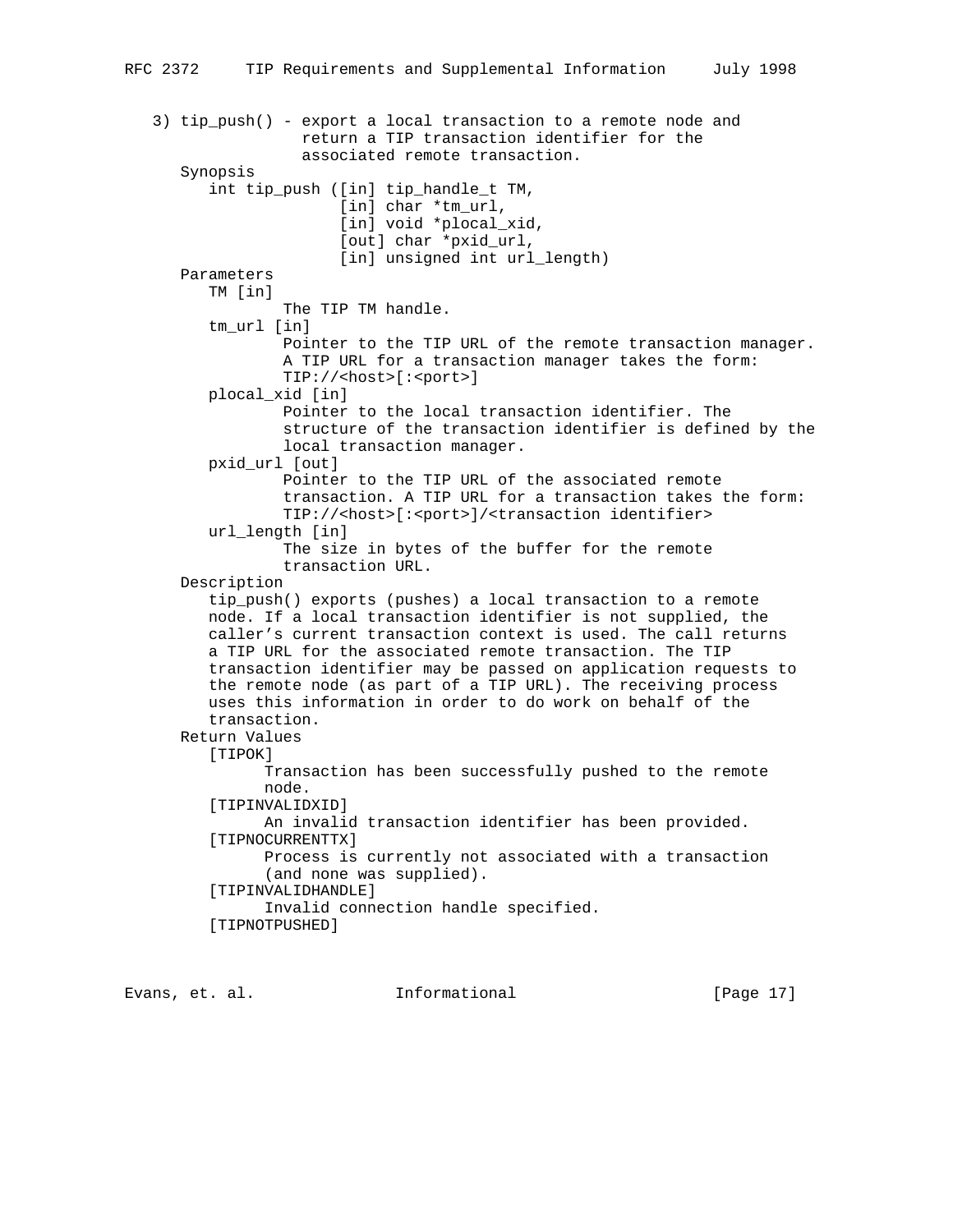```
 Transaction could not be pushed to the remote node.
       [TIPNOTCONNECTED]
             Caller has been disconnected from the TIP TM.
       [TIPINVALIDURL]
             Invalid endpoint URL is provided.
       [TIPTRANSIENT]
             Transient error occurred; re-try the operation.
       [TIPTRUNCATED]
             Insufficient buffer size is specified for the TIP
             transaction identifier.
       [TIPERROR]
             An unexpected error occurred.
 4) tip_pull() - create a local transaction and join it with the TIP
                 transaction.
    Synopsis
       int tip_pull([in] tip_handle_t TM,
                   [in] char *pxid_url,
                    [out] void *plocal_xid,
                    [in] unsigned int xid_length)
    Parameters
       TM [in]
             The TIP TM handle.
       pxid_url [in]
             Pointer to the TIP URL of the associated remote
             transaction. A TIP URL for a transaction takes the form:
             TIP://<host>[:<port>]/<transaction identifier>
       plocal_xid [out]
             Pointer to the local transaction identifier. The
             structure of the transaction identifier is defined by the
             local transaction manager.
       xid_length [in]
             The size in bytes of the buffer for the local transaction
             identifier.
    Description
       tip_pull() creates a local transaction and joins the local
       transaction with the TIP transaction (the caller becomes a
       subordinate participant in the TIP transaction). The remote TIP
       TM is identified via the URL (*pxid_url). The local transaction
       identifier is returned. If a local transaction has already been
       created for the TIP transaction identifier supplied, then
       [TIPOK] is returned (with the local transaction identifier),
       and no other action is taken.
    Return Values
       [TIPOK]
             The local transaction has been successfully created
             and joined with the TIP transaction.
       [TIPINVALIDHANDLE]
```
Evans, et. al. 10 mm informational 1999 [Page 18]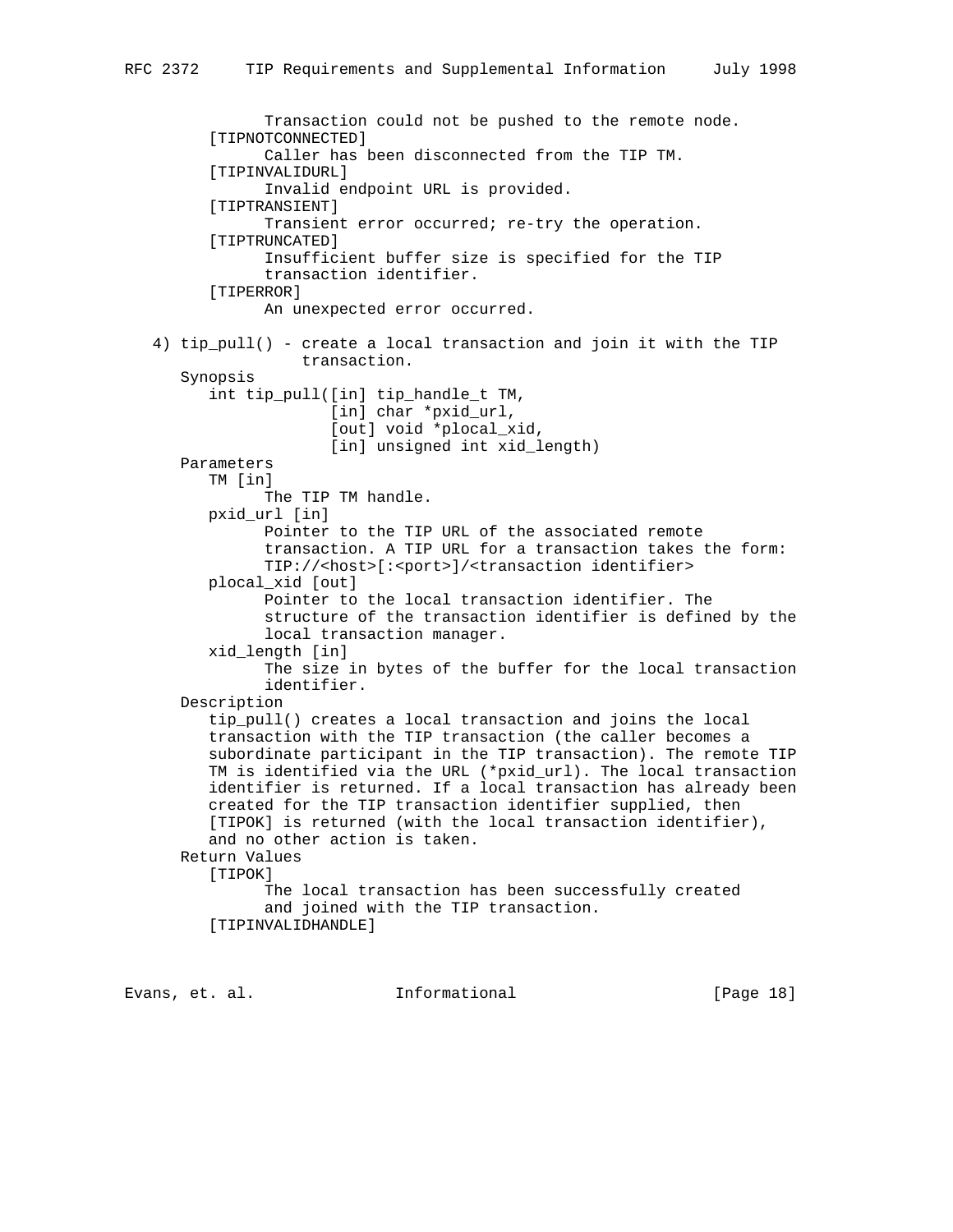```
 Invalid connection handle specified.
       [TIPTRUNCATED]
             Insufficient buffer size is specified for the local
             transaction identifier.
       [TIPNOTPULLED]
             Joining of the local transaction with the TIP
             transaction has failed.
       [TIPNOTCONNECTED]
             Caller has been disconnected from the TIP TM.
       [TIPINVALIDURL]
             Invalid URL has been supplied.
       [TIPTRANSIENT]
             Transient error occurred; retry the operation.
       [TIPERROR]
             An unexpected error occurred.
 5) tip_pull_async() - create a local transaction and join it with the
                       TIP transaction. Control is returned to the
                       caller as soon as a local transaction is
                       created.
    Synopsis
       int tip_pull_async ([in] tip_handle_t TM
                           [in] char *pxid_url,
                            [out] void *plocal_xid,
                          [in] unsigned int xid_length)
    Parameters
       TM [in]
             The TIP gateway handle.
       pxid_url [in]
             Pointer to the TIP URL of the associated remote
             transaction. A TIP URL for a transaction takes the form:
             TIP://<host>[:<port>]/<transaction identifier>
       plocal_xid [out]
             Pointer to the local transaction identifier. The
             structure of the transaction identifier is defined by the
             local transaction manager.
       xid_length [in]
             The size in bytes of the buffer for the local transaction
             identifier.
    Description
       tip_pull_async() creates a local transaction and joins the
       local transaction with the TIP transaction (the caller
       becomes a subordinate participant in the TIP transaction). The
       remote TIP TM is identified via the URL (*pxid_url). The local
       transaction identifier is returned. A call to tip_pull_async()
       returns immediately after the local transaction has been
       created (before the TIP PULL protocol command is sent). A
       subsequent call to tip_pull_complete() must be issued to check
```
Evans, et. al. Informational [Page 19]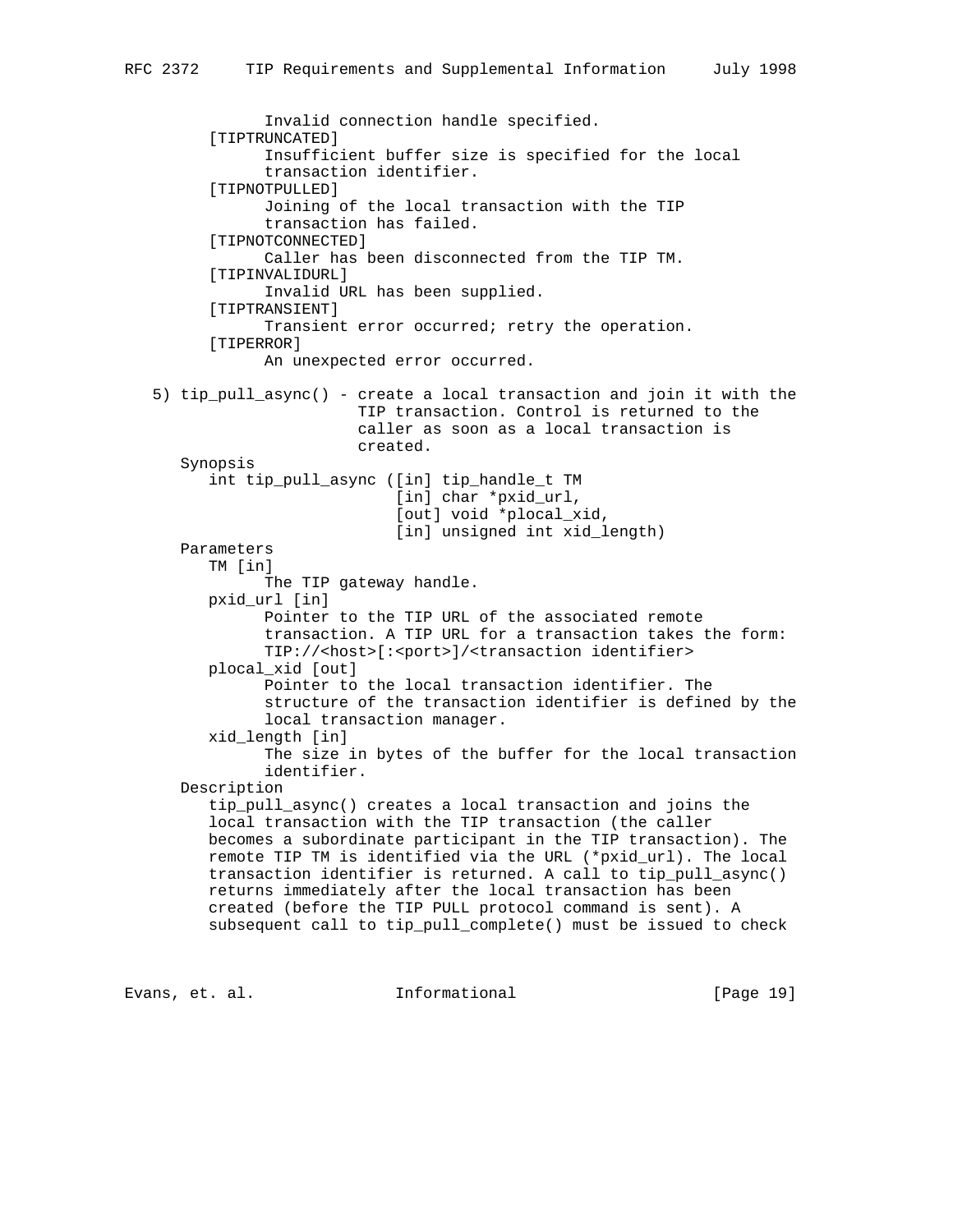```
 for successful completion of the pull request.
    Return Values
       [TIPOK]
             The local transaction has been successfully created.
       [TIPINVALIDHANDLE]
             Invalid connection handle specified.
       [TIPNOTCONNECTED]
             User has been disconnected from the TIP TM.
       [TIPINVALIDURL]
             Invalid URL has been supplied.
       [TIPTRANSIENT]
             Transient error has occurred; retry the operation.
       [TIPTRUNCATED]
             Insufficient buffer size is specified for the local
             transaction identifier.
       [TIPERROR]
             An unexpected error occurred.
 6) tip_pull_complete() - check whether a previous tip_pull_async()
                          request has been successfully completed.
    Synopsis
       int tip_pull_complete ([in] tip_handle_t TM,
                               [in] void *plocal_xid)
    Parameters
       TM [in]
             The TIP TM handle.
       plocal_xid [in]
             Pointer to the local transaction identifier. The
             structure of the transaction identifier is defined by the
             local transaction manager.
    Description
       tip_pull_complete() checks whether a previous call to
       tip_pull_async() has been successfully completed. i.e. whether
       the local transaction has been successfully joined with the TIP
       transaction. The caller supplies the local transaction
       identifier returned by the previous call to tip_pull_async().
       Repeated calls to tip_pull_complete() for the same local
       transaction identifier are idempotent.
    Return Values
      [TIPOK]
             The local transaction has been successfully joined with
             the TIP transaction.
       [TIPINVALIDHANDLE]
             Invalid connection handle specified.
       [TIPINVALIDXID]
             An invalid transaction identifier has been provided.
       [TIPNOTPULLED]
             Joining of the local transaction with the TIP transaction
```
Evans, et. al. 1nformational [Page 20]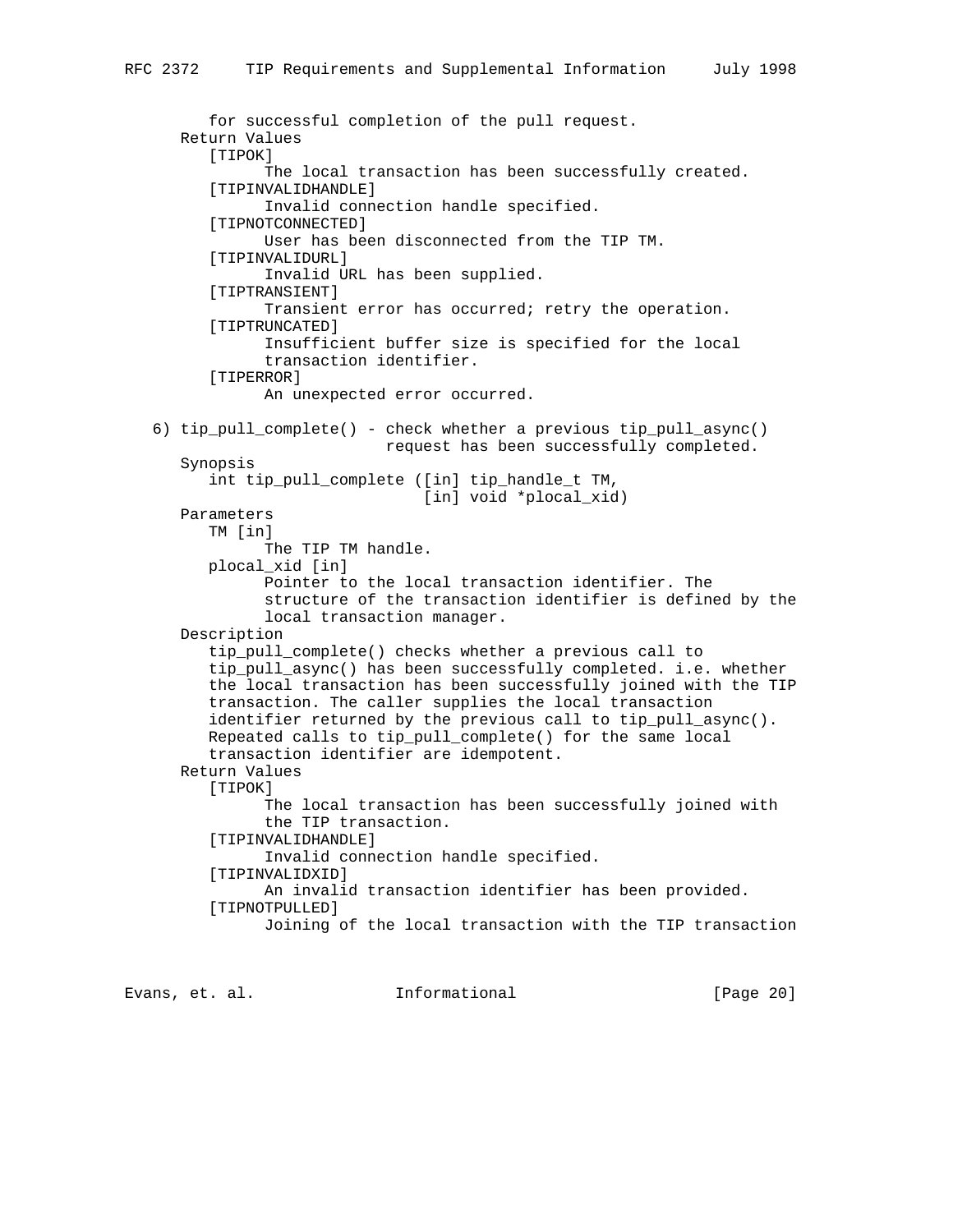```
 has failed. The local transaction has been aborted.
       [TIPNOTCONNECTED]
             Caller has been disconnected from the TIP TM.
       [TIPERROR]
             An unexpected error occurred.
 7) tip_xid_to_url() - return a TIP transaction identifier for a local
                       transaction identifier.
    Synopsis
       int tip_xid_to_url ([in] tip_handle_t TM,
                            [in] void *plocal_xid,
                            [out] char *pxid_url,
                          [in] unsigned int url_length)
    Parameters
       TM [in]
             The TIP TM handle.
       plocal_xid [in]
             Pointer to the local transaction identifier. The
             structure of the transaction identifier is defined by the
             local transaction manager.
       pxid_url [out]
             Pointer to the TIP URL of the local transaction.
             A TIP URL for a transaction takes the form:
             TIP://<host>[:<port>]/<transaction identifier>
       url_length [in]
             The size in bytes of the buffer for the TIP URL.
    Description
      tip xid to url() returns a TIP transaction identifier for a
       local transaction identifier. The TIP transaction identifier
       can be passed to remote applications to enable them to do work
       on the transaction. e.g. to pull the local transaction to the
       remote node. If a local transaction identifier is not supplied,
       the caller's current transaction context is used. The constant
       TIPURLSIZE defines the size of a TIP transaction identifier in
      bytes. This value is implementation specific.
   Return Values
      [TIPOK]
             TIP transaction identifier has been returned.
       [TIPNOTCONNECTED]
             Caller has been disconnected from the TIP TM.
       [TIPNOCURRENTTX]
             Process is currently not associated with a transaction
             (and none was supplied).
       [TIPINVALIDXID]
             An invalid local transaction identifier has been
             supplied.
       [TIPTRUNCATED]
             Insufficient buffer size is specified for the TIP
```
Evans, et. al. Informational [Page 21]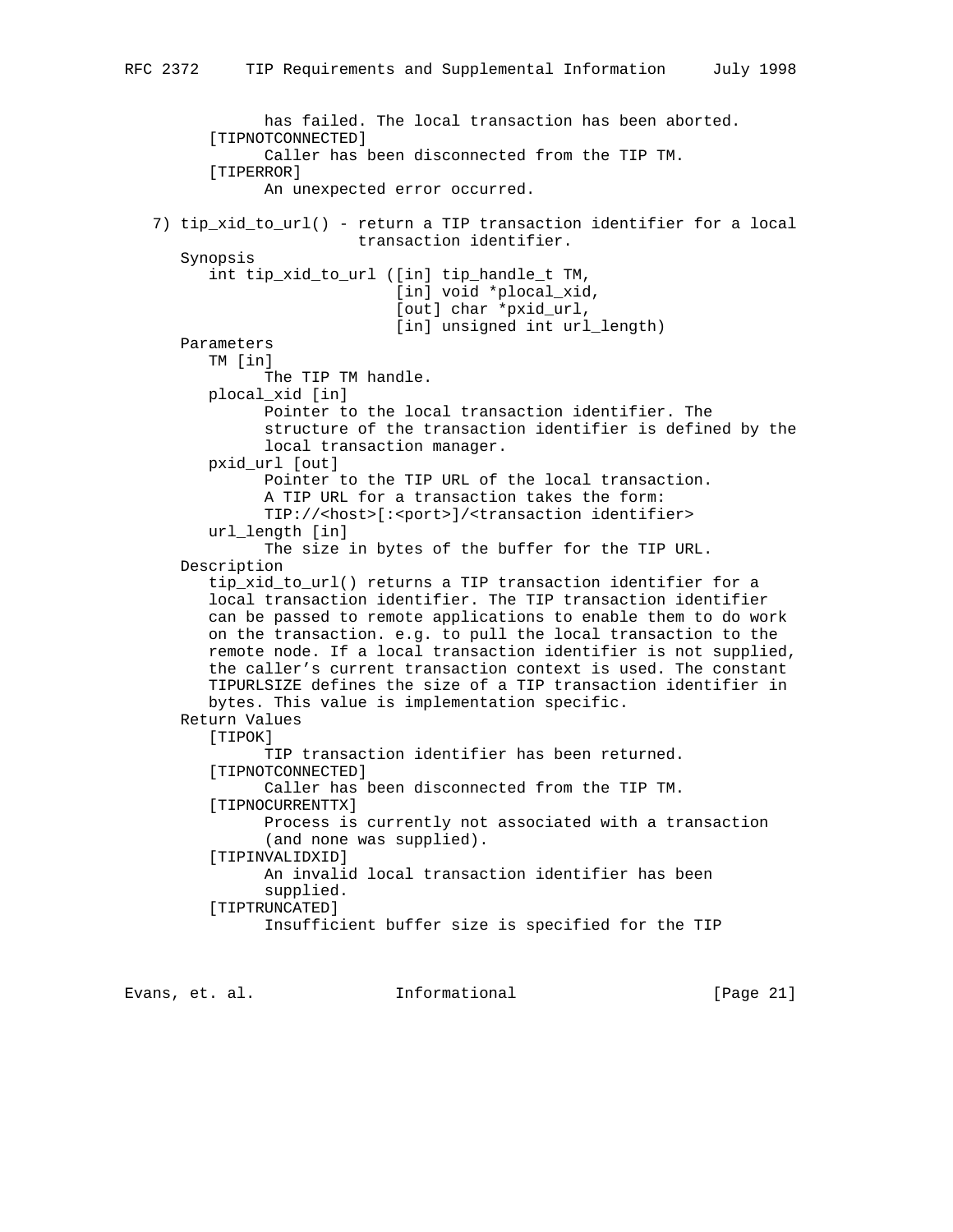```
 transaction identifier.
       [TIPERROR]
             An unexpected error occurred.
 8) tip_url_to_xid() - return a local transaction identifier for a TIP
                       transaction identifier.
    Synopsis
         int tip_url_to_xid ([in] tip_handle_t TM,
                            [in] char *pxid_url,
                            [out] void *plocal_xid,
                            [in] unsigned int xid_length)
    Parameters
       TM [in]
             The TIP TM handle.
       pxid_url [in]
             Pointer to the TIP URL of the local transaction. A TIP
             URL for a transaction takes the form:
             TIP://<host>[:<port>]/<transaction identifier>
       plocal_xid [out]
             Pointer to the local transaction identifier. The
             structure of the transaction identifier is defined by the
             local transaction manager.
       xid_length [in]
             The size in bytes of the buffer for the local transaction
             identifier.
    Description
       tip_url_to_xid() returns a local transaction identifier for a
       TIP transaction identifier (note that the local transaction
       must have previously been created via a tip_push(), or tip_pull
       (or tip_pull_async()). The constant TIPXIDSIZE defines the size
       of a local transaction identifier in bytes. This value is
       implementation specific.
    Return Values
      [TIPOK]
             Local transaction identifier is returned.
       [TIPINVALIDURL]
             An invalid TIP transaction identifier has been provided.
       [TIPTRUNCATED]
             Insufficient buffer size is specified for the local
             transaction identifier.
       [TIPERROR]
             An unexpected error occurred.
```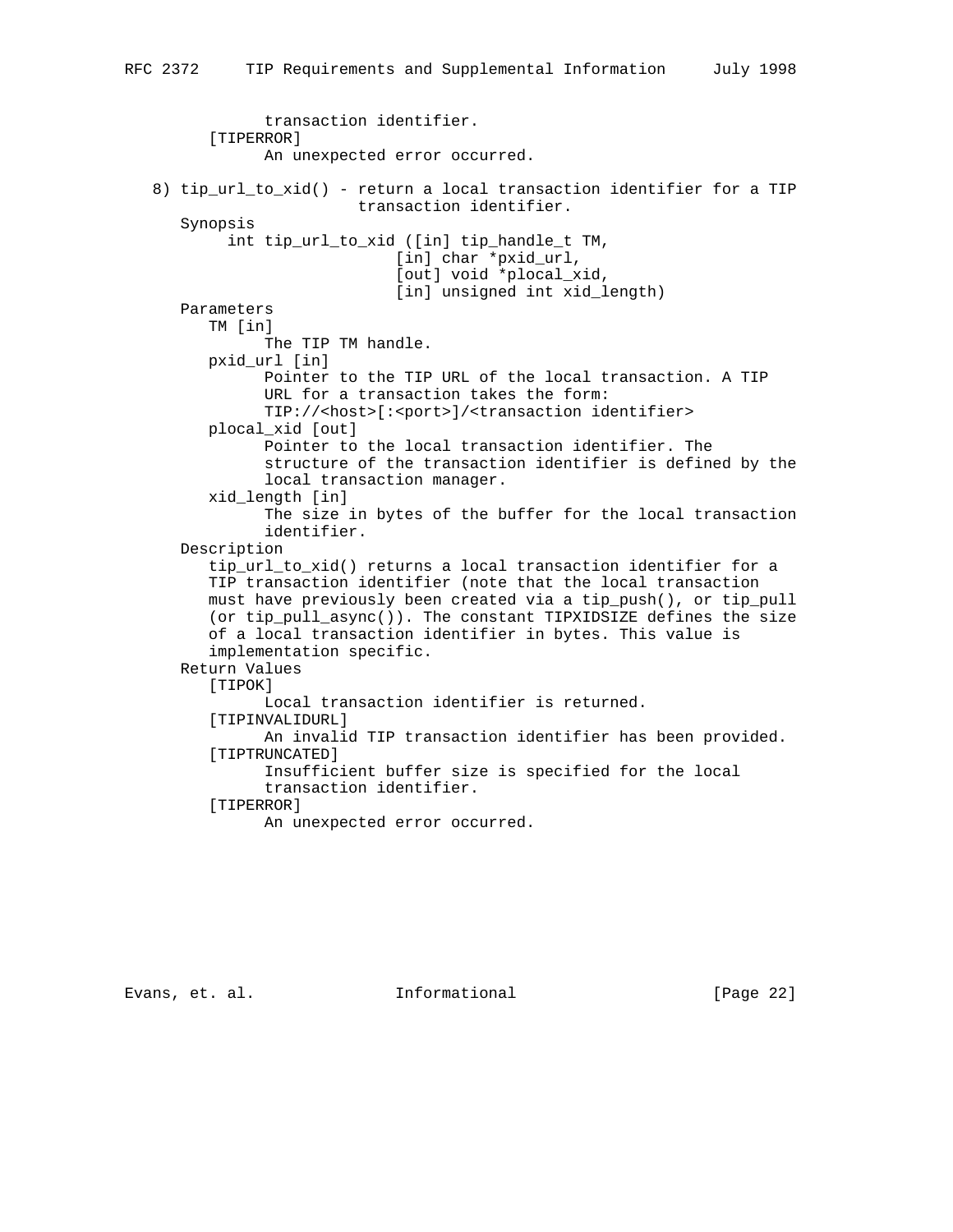```
RFC 2372 TIP Requirements and Supplemental Information July 1998
9) tip_get_tm_url() - get the name of the local TIP transaction
                        manager in TIP URL form.
     Synopsis
        int tip_get_tm_url ([in] tip_handle_t TM,
                            [out] char *tm_url,
                           [in] int tm_len);
     Parameters
        TM[in]
             The TIP TM handle.
        tm_url [in]
             Pointer to the TIP URL of the local transaction manager. A
             TIP URL for a transaction manager takes the form:
             TIP://<host>[:<port>]
        tm_len [out]
             The size in bytes of the buffer for the TIP URL of the local
             transaction manager.
     Description
        tip_get_tm_url() gets the name of the local transaction
       manager in TIP URL form (i.e. TIP://<host>[:<port>])
     Return Values
        [TIPOK]
              The name of the local transaction manager has been
```

```
 successfully returned.
 [TIPTRUNCATED]
```
 The name of the local transaction manager has been truncated due to insufficient buffer size. Retry the operation with larger buffer size.